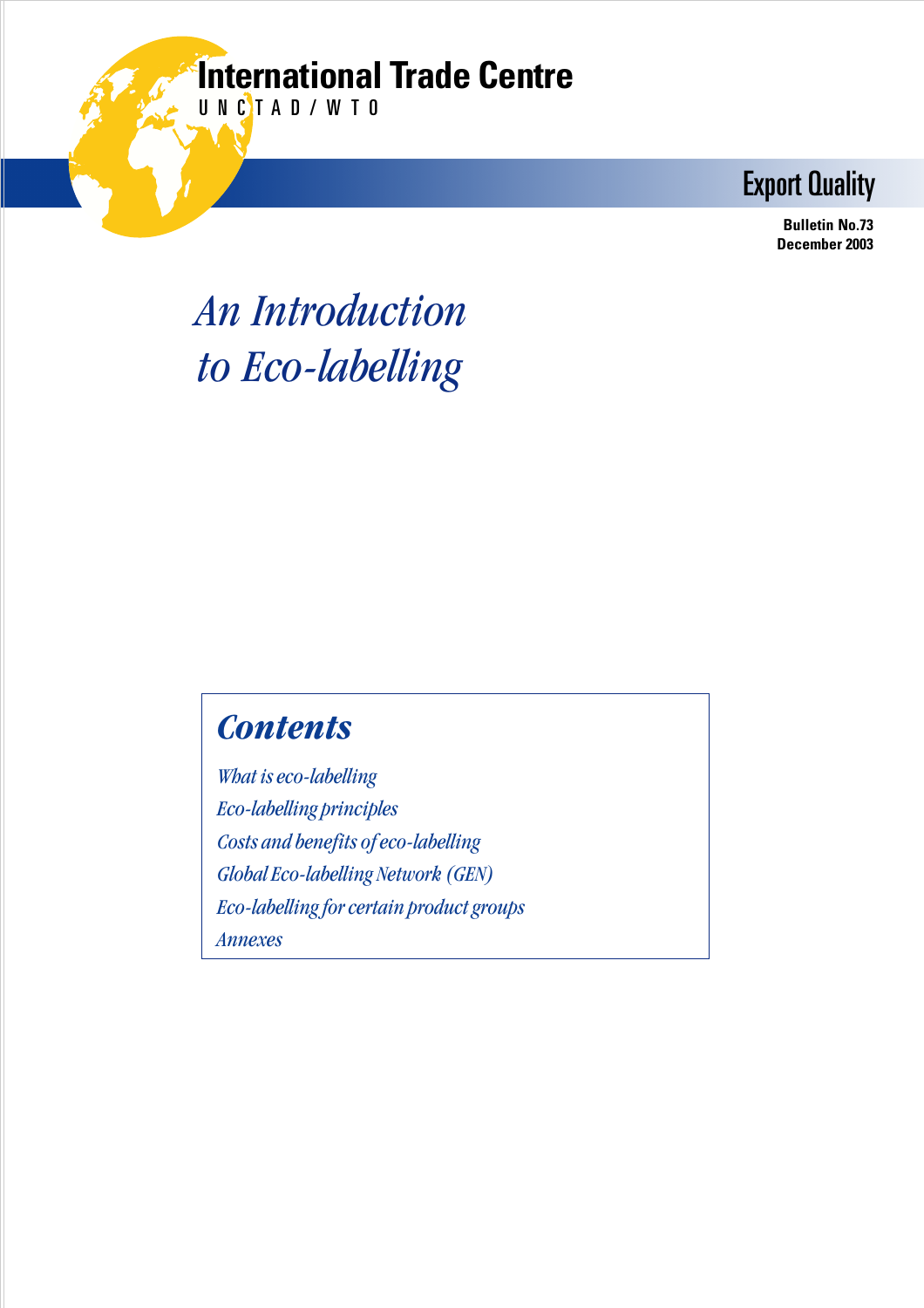This bulletin has been prepared, without formal editing, as a service to exporters and industries in developing countries and economies in transition by the Business Advisory Services Section, Division of Trade Support Services, International Trade Centre UNCTAD/WTO, 54-56 rue de Montbrillant, CH 1202 Geneva, Switzerland. Tel.(41.22)<br>730.03.96; fax (41.22) 730.05.76; e-mail: gujadhur@intracen.org; Internet: 730.03.96; fax (41.22) 730.05.76; e-mail: gujadhur@intracen.org; Internet: http://www.intracen.org - Postal address: ITC, Palais des Nations, 1211 Geneva 10, Switzerland

\_\_\_\_\_\_\_\_\_\_\_\_\_\_\_\_\_\_\_\_\_\_\_\_\_\_\_\_\_\_\_\_\_\_\_\_\_\_\_\_\_\_\_\_\_\_\_\_\_\_\_\_\_\_\_\_\_\_\_\_\_\_\_\_\_\_\_\_\_\_\_\_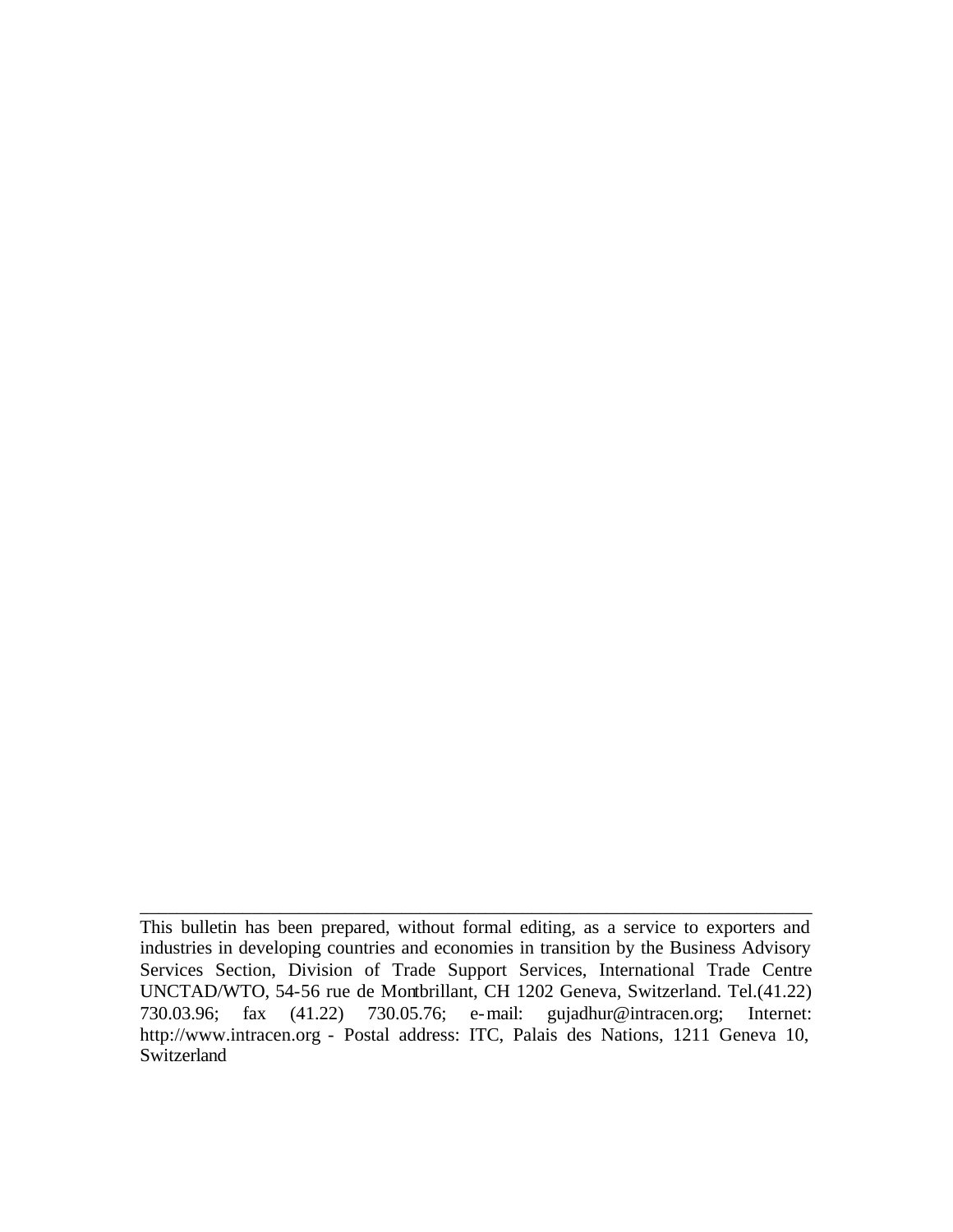#### **Table of Contents**

| $\mathbf{1}$            |                                                                            |
|-------------------------|----------------------------------------------------------------------------|
| $\overline{2}$          |                                                                            |
| $\mathbf{3}$            |                                                                            |
| 3.1                     |                                                                            |
| 3.2                     |                                                                            |
| $\overline{\mathbf{4}}$ |                                                                            |
| 4.1                     |                                                                            |
| 4.2                     | Developing countries using eco-labelling schemes of developed countries  8 |
| 4.3                     | Developing countries establishing their own eco-labelling schemes  10      |
| 5                       |                                                                            |
| 6                       |                                                                            |
| 6.1                     |                                                                            |
| 6.2                     |                                                                            |

#### **Annexes**

| $\mathbf{B}$ |                                                                        |  |
|--------------|------------------------------------------------------------------------|--|
| $\mathbf{C}$ |                                                                        |  |
| D            | List of selected websites where information about eco-labelling can be |  |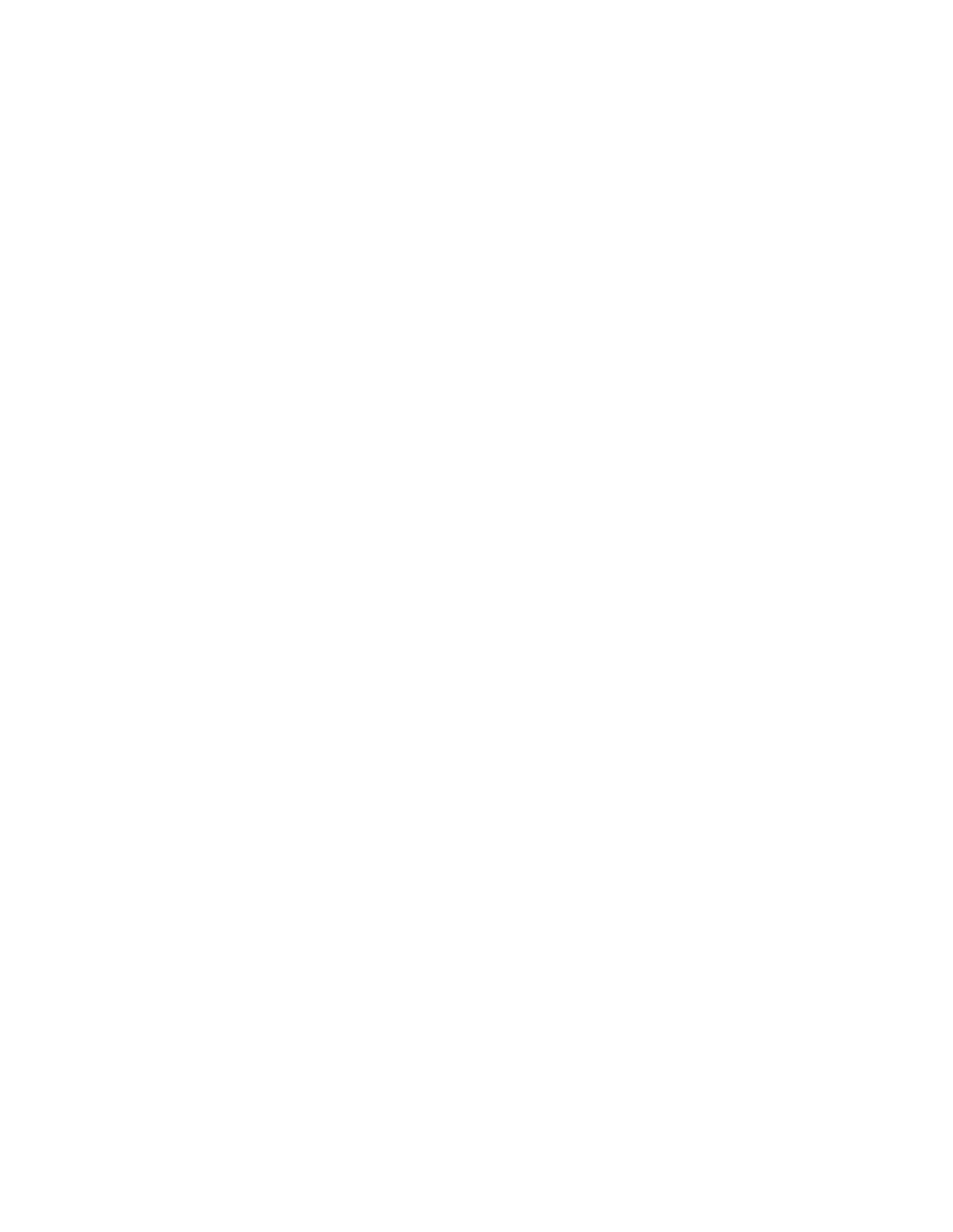#### **1 What is eco-labelling?**

Eco-labelling, also called "environmental labelling", means providing information about the environmental friendliness of a product or service; it reflects a value-added characteristic of a product or service. Eco-labelling is a voluntary method of environmental performance certification and labelling that is practiced around the world.

The overall goal of environmental labels and declarations can be stated as follows: through communication of verifiable and accurate information – that is not misleading – on environmental aspects of products and services, to encourage the demand for and supply of those products and services that have a less negative impact on the environment, thereby stimulating the potential for market-driven continuous environmental improvement<sup>1</sup>.

The roots of eco-labelling can be found in growing global concern for environmental protection on the part of governments, businesses and the public. As businesses have come to recognize that environmental concerns may be translated into a market advantage for certain products and services, various environmental declarations/claims/labels have emerged on products and with respect to services in the marketplace (e.g. natural, recyclable, eco-friendly, low energy, recycled content, etc.). By choosing a product with an eco-label, the consumer makes a deliberate and informed choice to purchase a product or a service that causes less damage to the environment than a similar product or service. The label does not imply that the product has no negative influence on the environment, but it does mean that the product is appreciably better than another product or service. While these have attracted consumers looking for ways to reduce adverse environmental impacts through their purchasing choices, they have also led to some confusion and scepticism on the part of consumers.

Without guiding standards and investigation by an independent third party, consumers may not be certain that the companies' assertions guarantee that each labelled product or service is an environmentally preferable alternative. This concern with credibility and impartiality has led to the formation of both private and public organizations providing third party labelling. In many instances, such labelling has taken the form of eco-labels awarded to products approved by an eco-labelling programme operated at a national or regional (i.e. multi-countries)  $level<sup>2</sup>$ .

Some eco-labels mean that the producer shows the product's contents and environment impacts on the package, other eco-labels take into account the whole production process and also health and safety aspects (for both manufacturing employees and end users) of the product. There are many different voluntary environmental performance labels and declarations run by governments, private companies and non-governmental organizations, but all boil down to the three basic types of labels established by the

<sup>1</sup> "Internationally agreed definition of environmental labeling within ISO and related work" WT/CTE/W/114, obtainable at www.wto.org.

<sup>&</sup>lt;sup>2</sup> "What is Ecolabelling?", obtainable at www.gen.gr.jp.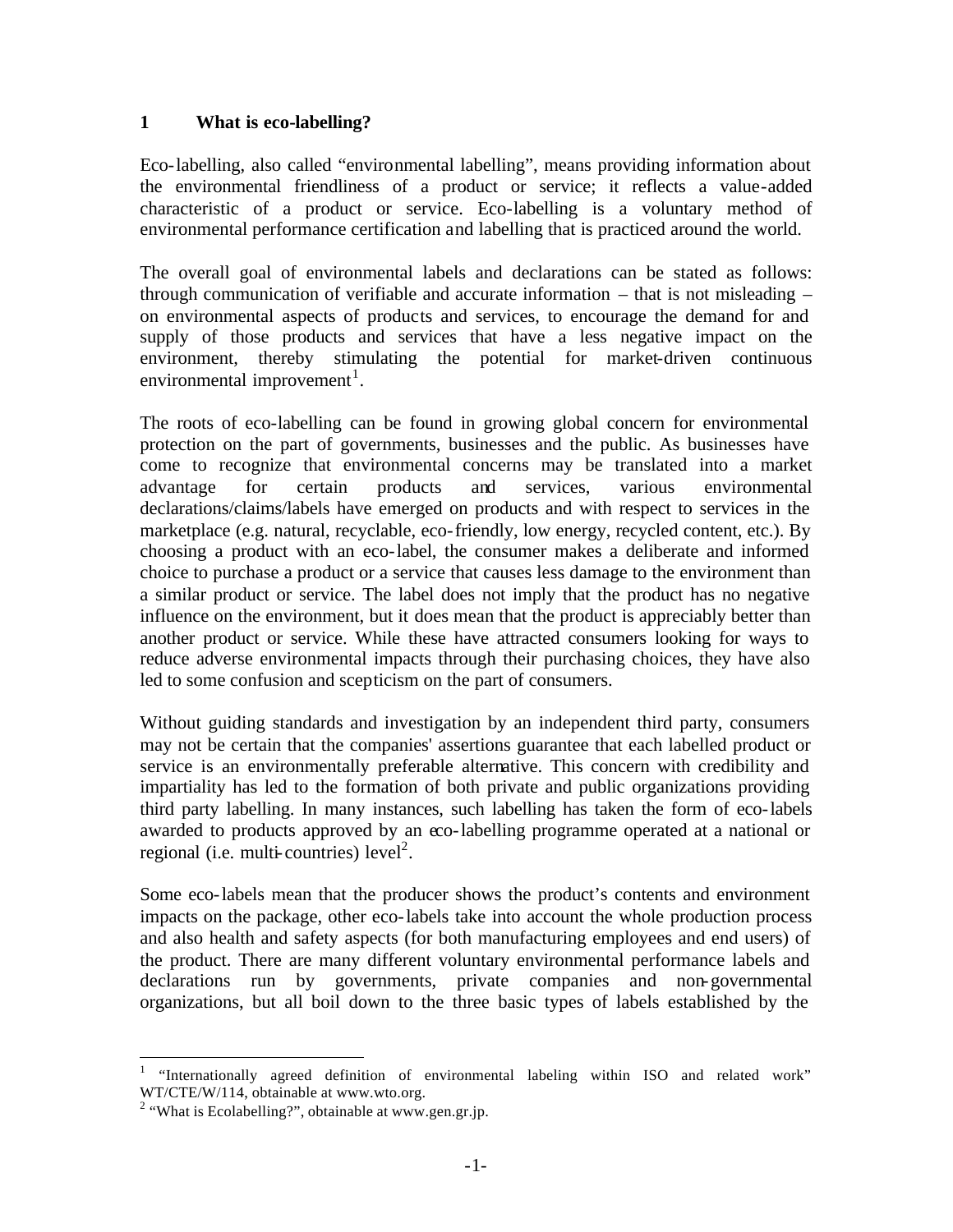International Organization for Standardization (ISO), defined in the standards ISO 14020 to ISO 14025<sup>3</sup> dealing with the subject of environmental labelling<sup>4</sup>:

**Type I** labels compare products with others within the same category, awarding labels to those that are environmentally preferable through the whole life cycle. The criteria are set by an independent body and monitored through a certification, or auditing, process. Ranking products in this way requires tough judgment calls: consider two otherwise identical products, one air polluting, another water polluting. Which is superior?

**Type II** labels are environmental claims made about goods by their manufacturers, importers or distributors. They are not independently verified, do not use pre-determined and accepted criteria for reference, and are arguably the least informative of the three types of environmental labels. A label claiming a product to be "biodegradable", without defining the term, is a type II label.

**Type III** labels list a menu of a product's environmental impacts throughout its life cycle. They are similar to nutrition labels on food products that detail fat, sugar or vitamin contents. The information categories can be set by industrial sectors or by independent bodies. Unlike type I labels, they do not judge products, leaving the task to consumers. Critics question whether the average consumer has the time and knowledge to judge whether, for example, emissions of sulphur are more threatening than emissions of cadmium.

Eco-labelling is becoming increasingly important as a marketing tool and as a market requirement in developed countries but it is also a trade-related instrument, affecting both consumers and producers. Since Germany started the first eco-labelling programme, the "Blue Angel" in 1980, more than 30 countries run eco-labelling schemes dealing with a vast number of products ranging from air-conditioning, automotive products, housing products, dairy products, paints, paper products to windows and doors, and many more.

The market preference for Eco-labelled products is expected to force manufacturers or producers to redesign their products, their packages and their processes to make them more environmentally acceptable. The provider of the product or service hopes the Ecolabel will influence the purchasing decision in favour of its product and service. If the Eco-label has this effect the market share of the product or service can increase and other providers may respond by improving the environmental aspect of their products or service to enable them to use environmental labels, resulting in reduced environmental stress from that product or service category. This is the pursued objective of ecolabelling.

Until now, only a small fraction of eco-labelled products originates in developing countries. The reason for this is that most eco-labels apply to products for which developing countries have only a small market share in world trade.

 $3$  See Annex C for ISO standards on "Using environmental declarations and claims".

 $4$  "Environment and Trade – A Handbook", 2000, p. 47.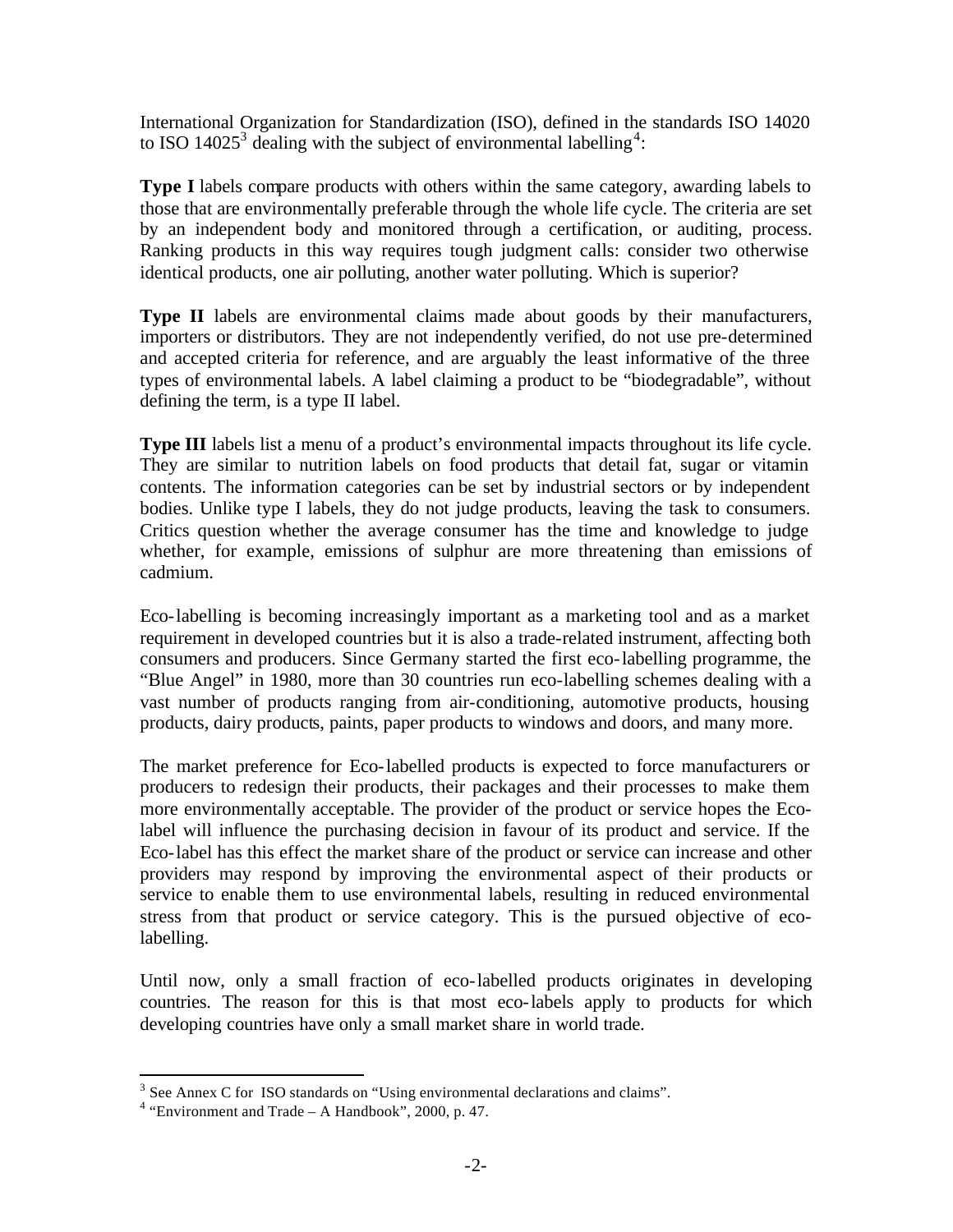But developing countries are becoming more exposed to the effects of eco-labelling since some of the new product categories which are being covered by eco-labelling are of export interest to them, e.g. textiles and clothing or forestry and forestry products (see Section 6).

#### **2 Eco-labelling principles**

Government-supported or private enterprises normally issue Eco-labels. Before a product or service is allowed to display an Eco-label it must meet the specific requirements of the eco-labelling scheme. These requirements or criteria, as they are called, are drawn up by various experts. They check the requirements carefully, work out how they might lead to improvements in the environment, and decide whether they will have an impact on the market. After several revisions the proposal is handed over to industry, the retail trade and the authorities to find out what their views are. Predominantly, eco-labelling criteria are so set that only a small percentage of products in a product category can obtain the eco-label. It is important that everyone takes part and that no one feels victimized. Although the requirements may be stiff, they must not be unreasonable; otherwise no one would get involved.

Before drawing up the environmental criteria of a product or service first the environmental impacts of the product or service have to be carried out. Every product affects the environment in several ways during the different phases of its life cycle. In principle, eco-labelling follows a comprehensive, multi-criteria and life-cycle approach with a view to informing the consumer about a real reduction of environmental stress, and not merely a transfer of impacts across environmental media or stages of the product's life cycle<sup>5</sup>. The criteria for the use of Eco-labels are mostly based on the "cradle-tograve" approach, the Life-Cycle Analysis (LCA). This analysis includes the impact on the environment of the product or service during its life cycle: processing raw materials, production, distribution, consumption and finally disposal. The major environmental effects under consideration can include the contamination of air, water and soil, the generation of waste and in particular of hazardous waste, consumption of energy, use of water or land. In practice, however, the use of LCA varies widely across eco-labelling programmes.

The following matrix, which links the stages of the product life cycle with the major environmental input and output indicators, is an example of a simplified matrix for a product life cycle analysis:

<sup>&</sup>lt;sup>5</sup> "Eco-labelling and international trade", 1997, p. 22.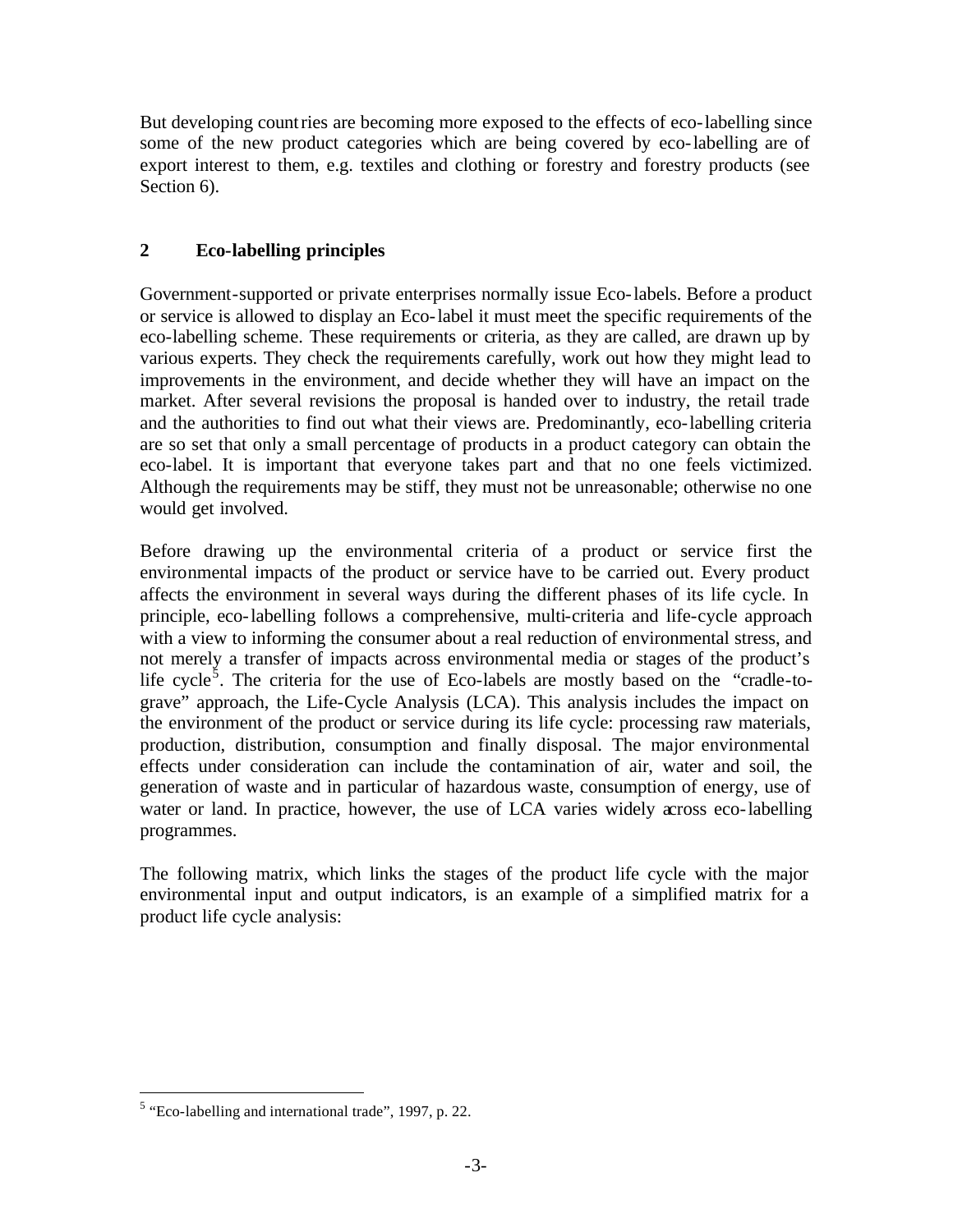| <b>ENVIRONMENTAL</b>  | Pre-       | <b>Production</b> | <b>Distribution</b> | <b>Utilisation</b> | <b>Disposal</b> |
|-----------------------|------------|-------------------|---------------------|--------------------|-----------------|
| <b>FIELDS</b>         | production |                   |                     |                    |                 |
| Waste relevance       |            |                   |                     |                    |                 |
| Soil pollution and    |            |                   |                     |                    |                 |
| degradation           |            |                   |                     |                    |                 |
| Water contamination   |            |                   |                     |                    |                 |
| Air contamination     |            |                   |                     |                    |                 |
| <b>Noise</b>          |            |                   |                     |                    |                 |
| Consumption of        |            |                   |                     |                    |                 |
| energy                |            |                   |                     |                    |                 |
| Consumption of        |            |                   |                     |                    |                 |
| natural resources     |            |                   |                     |                    |                 |
| Effects on ecosystems |            |                   |                     |                    |                 |

Figure 1 - Matrix for a product life cycle analysis

With the establishment of a LCA for a product certain difficulties may arise:

- ß Eco-labelling programmes require extensive information on the "life-cycle" of a product or service; even if we have unlimited time and resources it will never give a clear-cut picture of the environmental impact of a product.
- **•** Models that weigh up one environmental hazard against another are often complicated and unclear.
- The life cycle analysis is only valid at the time it was carried out, since new information and new environmental factors must constantly be taken into account.
- ß LCA may create practical and conceptual problems, in particular when international trade is involved. As LCA requires a large amount of information it may be difficult to establish a LCA for imported products or materials.

Eco-labelling has a great impact on the environment if it is focused on the most important environmental problems occurring during the life-cycle of a product.

Eco-labelling can be broadly classified as either self-declared or third-party certified. "Supplier's declaration of conformity", is performed by the suppliers themselves to promote the positive environmental aspects of their products. Third-party certification is carried out by independent or governmental organizations with no financial interest in the product. These organizations evaluate the products or services according to a set of publicly defined criteria of the specific eco-labelling scheme. Without guiding standards and investigation by an independent third party, consumers may not be certain that the company's assertion guarantee that the labelled product or service is an environmentally preferable alternative. For this reason Eco-labels are basically third-party certified.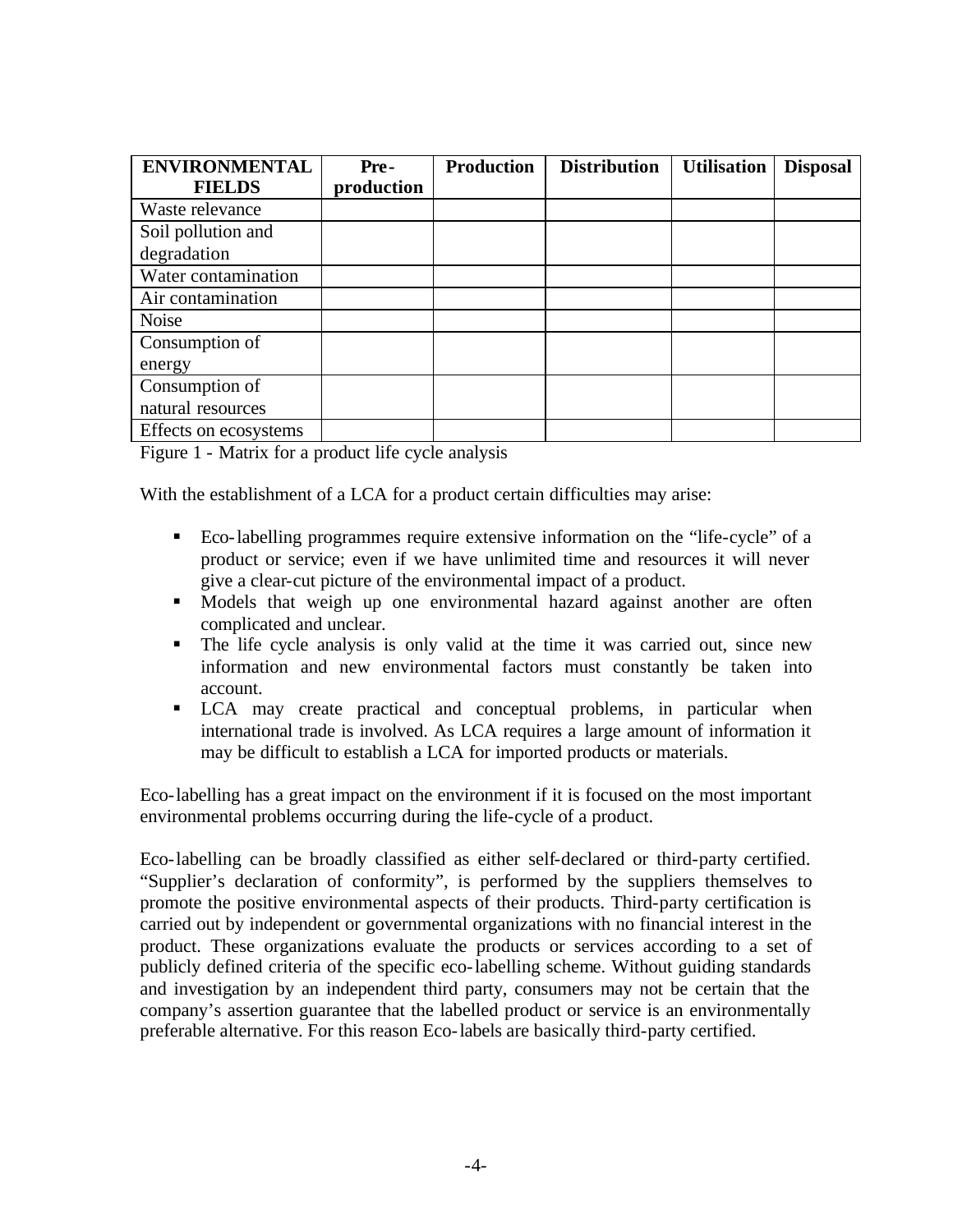In general, the following factors determine a successful labelling programme:

- **Previous consumer awareness:**
- Third party certification;
- Market structure:
- Consumer willingness to pay for the products; and
- Clear and inexpensive label format.

As already mentioned many different eco-labels exist, and each label has its own set of criteria, but basically they have one goal in common, to improve the environment. So if somebody wants to put a certain eco-label on its products or service, it has to meet the requirements of the specific eco-labelling programme.

#### **3 Costs and benefits of eco-labelling**

#### **3.1 Market access versus non-tariff barriers to trade**

One positive side of eco-labelling is that it is a very good way of influencing and accessing the market. By setting up requirements for labelling consumers are given the opportunity to choose between products that meet these requirements or not. Consumers' awareness for environmentally friendly products is growing. Consequently more and more manufacturers have to keep up with these requirements; otherwise their more environmentally aware competitors leave them behind. So competitive advantages can be found in eco-labelling. It can act as an instrument for, inter alia, a significant market access advantage and for an extension of the market share for those producers/exporters that may qualify for the label, which importers and traders would appreciate.

Most eco-labelling schemes are national programmes, developed for domestic economic and environmental realities, and consider domestic environmental preferences. The design of many eco-labelling schemes fails to take into account the different circumstances prevailing in other producer countries<sup>6</sup>. This may result as a possible discrimination on foreign producers and as a non-tariff barrier to trade (see Section 4), as eco-labelled products may be used by retailers or importers as selection criteria for suppliers.

#### **3.2 Price premiums versus financial costs**

 $\overline{a}$ 

One of the arguments in favour of eco-labels is a price premium to be extracted from suitably labelled products. Unfortunately the price premiums are more modest than proponents of eco-labels have suggested, as the consumers' "willingness to pay" more for environmentally friendly products is relatively modest too.

<sup>&</sup>lt;sup>6</sup> OECD Background paper for the Round Table on Sustainable Development "Private Voluntary Ecolabels: Trade Distorting, Discriminatory and Environmentally Disappointing", 2001, obtainable at www.oecd.org.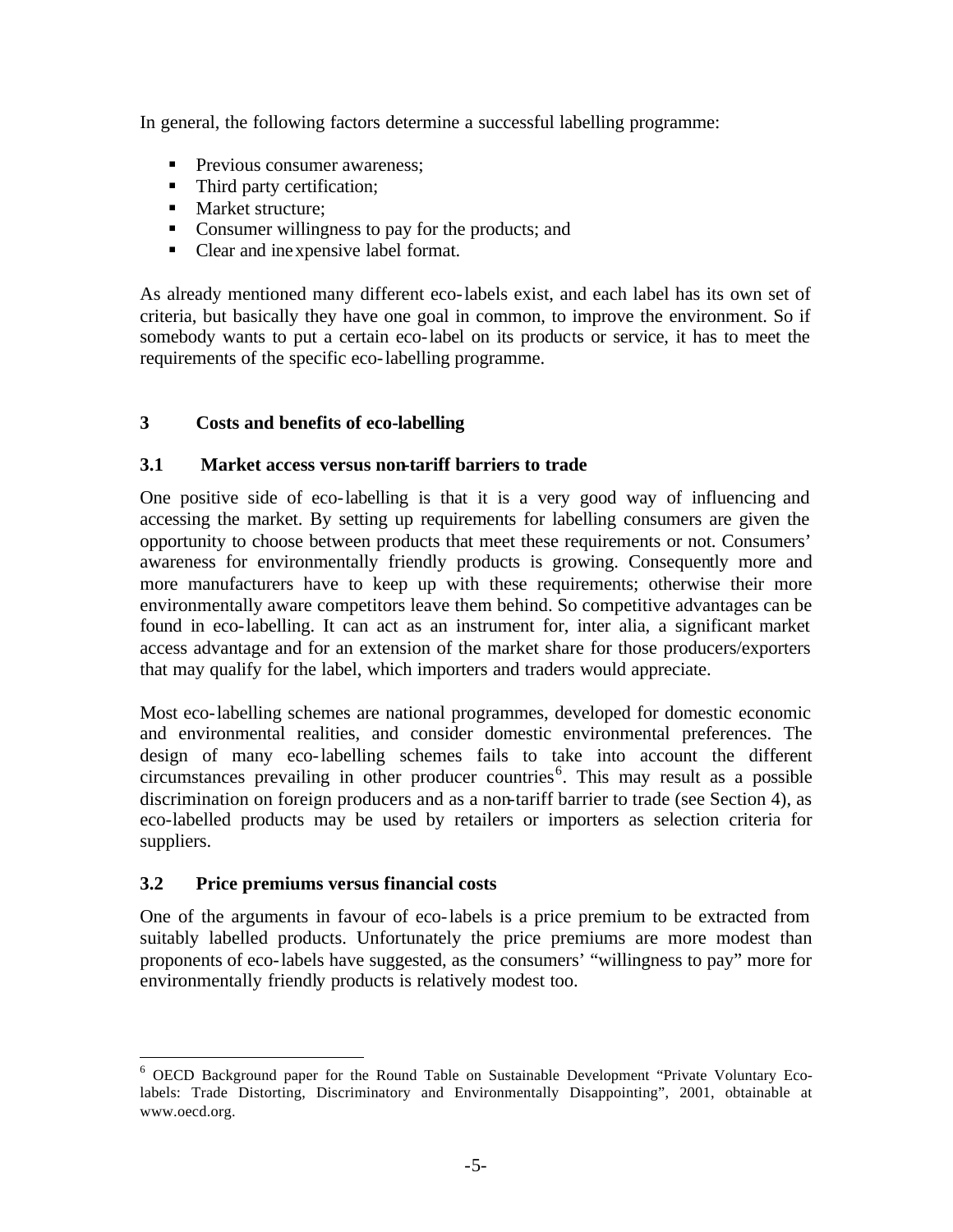But such modest premiums may still be sufficient to give a small edge to sales of products which possess the eco-label<sup>7</sup>.

The financial costs of eco-labels may be divided into two parts: the cost of adjusting production processes to ensure that the product will receive the relevant eco-label and the expense of subscribing to and maintaining participation in an eco-labelling programme, like expenditures for fees for application, testing or administration. Fees for eco-label certification are reasonably high. This may affect developing country exporters who are frequently small and medium-sized enterprises where margins are basically small<sup>8</sup>. A study carried out in India pointed out that costs of compliance with eco-labelling criteria in the textile and leather sectors have been found to be prohibitive, compounded by difficulties in accessing technologies, developing testing facilities and verifying compliance. For example, the cost of compliance with eco-labelling schemes by Indian footwear exporters may be 33 per cent of the export price<sup>9</sup>.

#### **4 Eco-labelling and international trade**

#### **4.1 Eco-labelling and the WTO**

Eco-labelling schemes are becoming increasingly important tools of environmental policy implemented at the local, national, regional or international level. Several WTO Agreements contain rules potentially applicable to eco-labels, including, the General Agreement on Tariffs and Trade 1994 (GATT), the General Agreement on Trade in Services (GATS), the Agreement on Technical Barriers to Trade (TBT), and the Agreement on the Application of Sanitary and Phytosanitary Measures (SPS). Each Agreement contains its own set of rules; it remains an uncertainty about which Agreement applies to eco-labels under what circumstances<sup>10</sup>. Eco-labelling has also been discussed in the WTO in the Committee on Trade and Environment (CTE) and the Committee on Technical Barriers to trade  $(CTBT)^{11}$ .

The GATT 1994 contains the basic disciplines for regulating trade in goods between WTO Members. While the GATT rules out treatment that discriminates either between "like products" from different WTO trading partners, or between foreign and domestic "like products", the situation is less clear when eco-labels differentiate between products on the basis of process or production methods (PPMs).

 $<sup>7</sup>$  OECD Background paper for the Round Table on Sustainable Development "Private Voluntary Eco-</sup> labels: Trade Distorting, Discriminatory and Environmentally Disappointing", 2001, obtainable at www.oecd.org.

<sup>8</sup> Ibid.

<sup>&</sup>lt;sup>9</sup> "The study of the effects of environmental measures of market access", WT/CTE/W/177, obtainable at www.wto.org.

<sup>&</sup>lt;sup>10</sup> "Trade as an Environmental Policy Tool? GEN, Ecolabelling and Trade", Background paper for the WTO symposium, 2003, obtainable at www.wto.org.

<sup>&</sup>lt;sup>11</sup> Background paper for the OECD Round Table on Sustainable Development "Eco-labelling and WTO rules: What needs to be done", 2001, obtainable at www.oecd.org.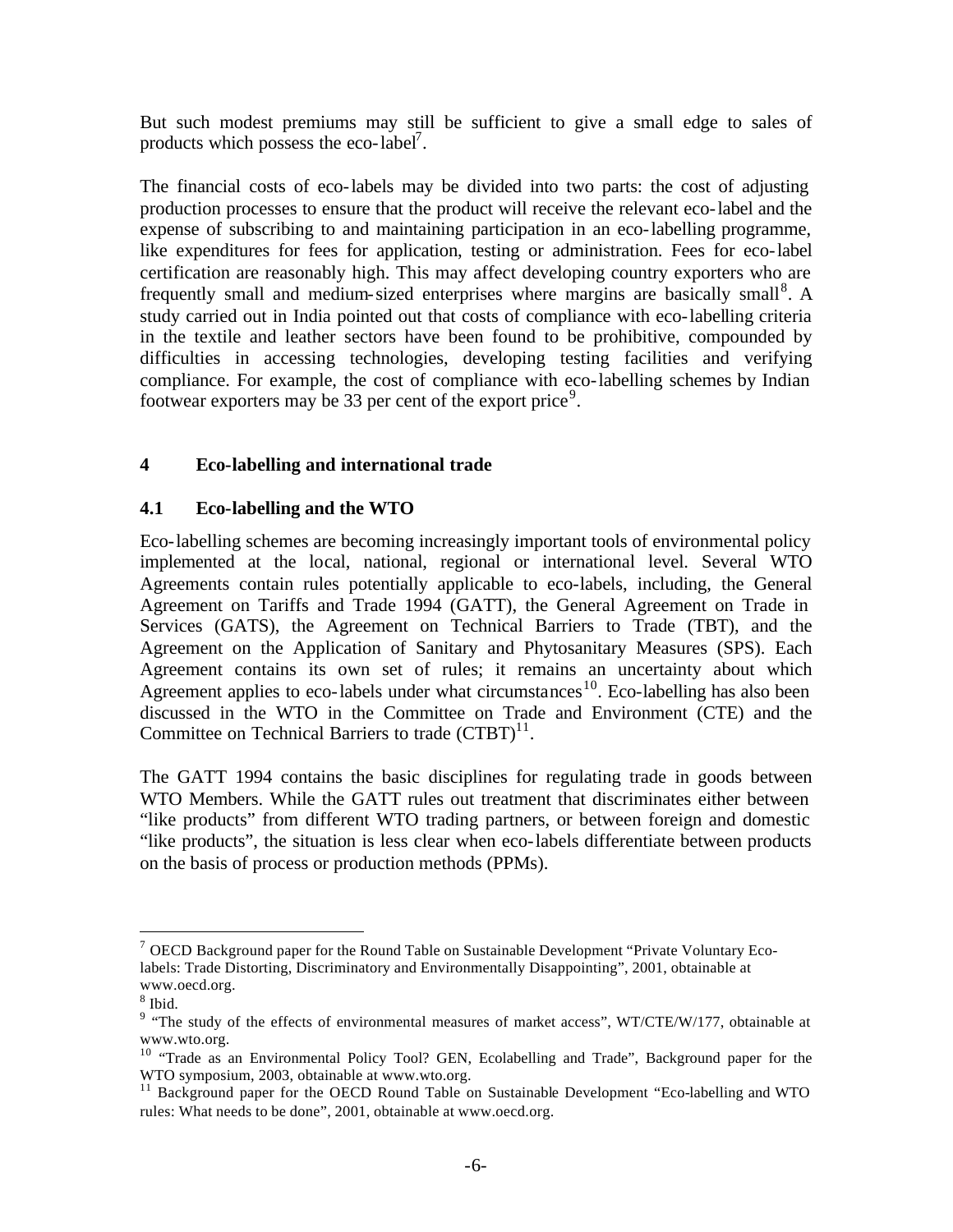Some PPMs will affect the characteristics of the finished product. Frequently, however, PPMs do not affect final product characteristics. There are different views on whether these so-called "non-product-related" PPMs are a legitimate basis on which to distinguish products.

As eco-labelling programmes are voluntary, it appears that they are considered as "standards<sup>12</sup>" under the TBT Agreement<sup>13</sup>. The principal rules for standards are outlined in Annex 3 of the TBT Agreement's Code of Good Practice for the Preparation, Adoption and Application of Standards. An ongoing debate focuses on the question whether the use of non-product related PPMs in eco-labelling criteria is covered by the TBT Agreement. Developing countries generally favour that they are not covered, whereas developed countries argue in favour of coverage $^{14}$ .

Although eco-labelling programmes are usually voluntary, it is recognized that trade effects can arise, particularly for small suppliers from developing countries. An ecolabelling system may be considered as causing unnecessary barriers to trade under the provisions of the TBT Agreement if  $15$ :

- The determination of the criteria to which the product must conform in order to qualify for the label, is not based on objective or scientific consideration to take into account adequately the production process prevailing in other countries;
- **•** Procedures for verification in granting the label are unnecessarily strict or rigorous, thereby making it almost impossible for a foreign producer to obtain the label;
- The system is prepared and adopted for a product which is almost entirely imported, and the right to grant an eco-label rests entirely with the authorities of the importing countries.

The Committee on Trade and Environment has recognized that the eco-labelling programmes can be valuable environmental policy instruments. There is also concern that the use of eco-labelling schemes may reduce market access for some countries. The most controversial issue has been the role of non-product related PPMs in eco-labelling certification criteria.

 $12$  A standard is defined in Annex 1 of the TBT Agreement as a "Document approved by a recognized body, that provides, for common and repeated use, rules, guidelines or characteristics for products or related processes and production methods, with which compliance is not mandatory. It may also include or deal exclusively with terminology, symbols, packaging, marking or labeling requirements as they apply to a product, process or production method."

<sup>&</sup>lt;sup>13</sup> OECD Background paper for the Round Table on Sustainable Development "Eco-labelling and WTO rules: What needs to be done", 2001, obtainable at www.oecd.org.

<sup>&</sup>lt;sup>14</sup> "Trade as an Environmental Policy Tool? GEN, Ecolabelling and Trade", Background paper WTO symposium, 2003, obtainable at www.wto.org.

 $15$  "Eco-labelling and international trade", 1997, p. 287 f.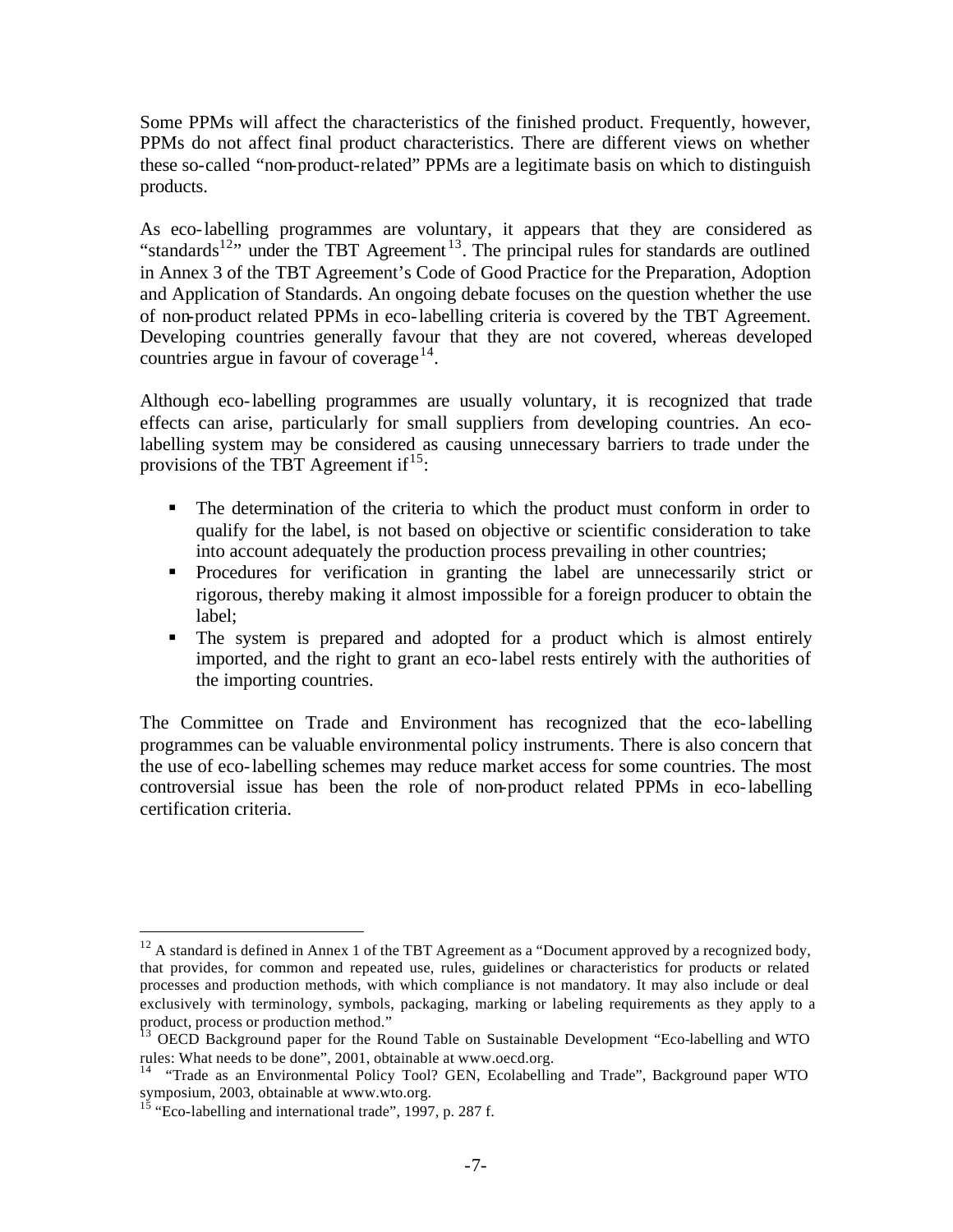While the inclusion of non-product related PPMs allows consumers to determine which products were produced through processes with the least adverse environmental impacts, it has been argued that the use of non-product related PPMs restricts the ability of countries to make choices on locally appropriate production methods.

In addition to strengthened transparency requirements, other solutions to the potential market access problems associated with eco-labelling schemes have been discussed at the Committee on Trade and Environment, including  $16$ :

- The need for capacity building and technical and financial transfer for developing countries,
- **Equivalency and mutual recognition of standards, whereby countries would** develop eco-labelling schemes that recognize the differing conditions and environmental standards of exporting countries; and
- ß Harmonization of international labelling standards to facilitate compliance with eco-labelling requirements.

#### **4.2 Developing countries using eco-labelling schemes of developed countries**

In several cases, raw materials originating in developing countries are used by a final manufacturer located in a developed country who wants to obtain an eco-label. So he will require his suppliers to comply with the eco-label criteria for their ingredients. Producers/exporters from developing countries should be prepared to overcome possible environmental barriers but also to benefit from the opportunities arising from the growing consumer/market preferences for environmentally friendly or acceptable products. Ecolabels are an important source of technological know-how for developing the economy of developing countries and raising their capability to export and compete on the global market.

Developed countries seem to create rules and regulations without paying too much attention to potential difficulties they may cause in developing countries. It is very important that producers in developing countries are being informed about the latest developments in the field of environmentally friendly products and production methods so that they will be better prepared for forthcoming changes.

One of the biggest challenges to developing countries is the great variety of divergent national or regional labelling requirements. In the case of exporting to the EU, the EU flower<sup>17</sup> is valid in all 15 member countries but almost each EU member country has additionally its own national eco-labelling scheme which is only valid in the country; except the Nordic Environmental Labelling which is valid in Norway and Sweden. This is a potential problem for developing country producers since they would have to apply for the eco-labels in several countries where they are exporting.

<sup>&</sup>lt;sup>16</sup> "Trade as an Environmental Policy Tool? GEN, Ecolabelling and Trade", Background paper WTO symposium, 2003, obtainable at www.wto.org.<br> $^{17}$  The FILE

The EU flower is the eco-labelleing programme developed by the European Union. More information can be obtained at http://europa.eu.int/comm/environment/ecolabel.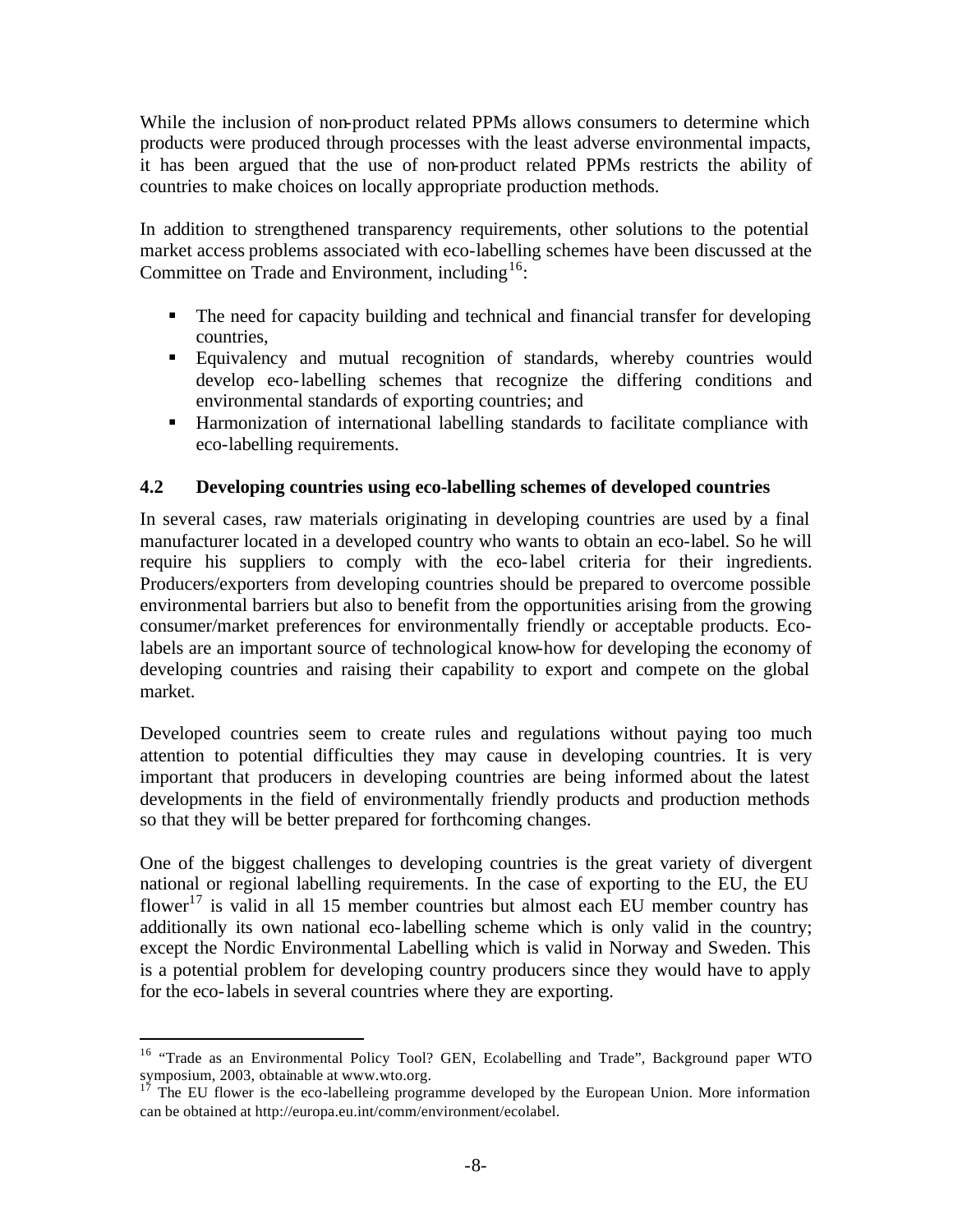But it has to be mentioned that the European Commission wants to consolidate the various Eco-label schemes under the umbrella of the EU-flower. The effects of ecolabelling schemes on developing countries depend basically on:

- The choice of product categories selected for eco-labelling;
- The relative size of the market for Eco-labelled products;
- Compliance costs (including the costs of testing and verification);
- **•** Possible price premiums for Eco-labelled products; and
- $\blacksquare$  The administrative costs of using the labels (such as fees).

Industry, governments and national standardization bodies of developed countries need to engage in international efforts to make eco-labelling more compatible with the trade and sustainable development interests of developing countries. Thus, capacity building is also needed to support the effective participation of developing countries in international work on eco-labelling<sup>18</sup>. The delivery of effective technical assistance to developing countries is essential, specific issues identified by the Committee on Trade and Environment to address may include<sup>19</sup>:

- **•** Provision of timely information to developing countries on proposed and existing labelling requirements and schemes;
- ß Ways to facilitate the capacity of developing countries to comply with labelling requirements in export markets;
- **•** Developing country participation in the setting of international standards on labelling and co-operation with relevant international organizations and standardization bodies; and
- **Enabling developing countries to make appropriate use of international standards** and to maximize the benefits from doing so.

Here are some examples of practical actions that may be considered by producers/exporters or by relevant authorities in developing countries, to respond to environmental restrictions and opportunities in international trade:

- Keeping informed of eco-labelling and environmental management principles and practices worldwide;
- ß Adapting/modifying products and processes as well as management systems in order to minimize or reduce their environmental impact as needed to qualify for eco-labelling awards;
- Adopting and documenting appropriate environmental management practices. An appropriate model is e.g. the ISO 14000 standards;
- Participating in the elaboration of environmental criteria for eco-labelling;
- ß Creating national eco-labelling schemes for key product groups following internationally recognized guidelines;
- ß Establishing mutual recognition agreements with similar schemes in target markets; and

 $18$  "Trade and Environment", 1998, p. 40 ff.

<sup>&</sup>lt;sup>19</sup> "Labelling", WT/CTE/W/212, obtainable at www.wto.org.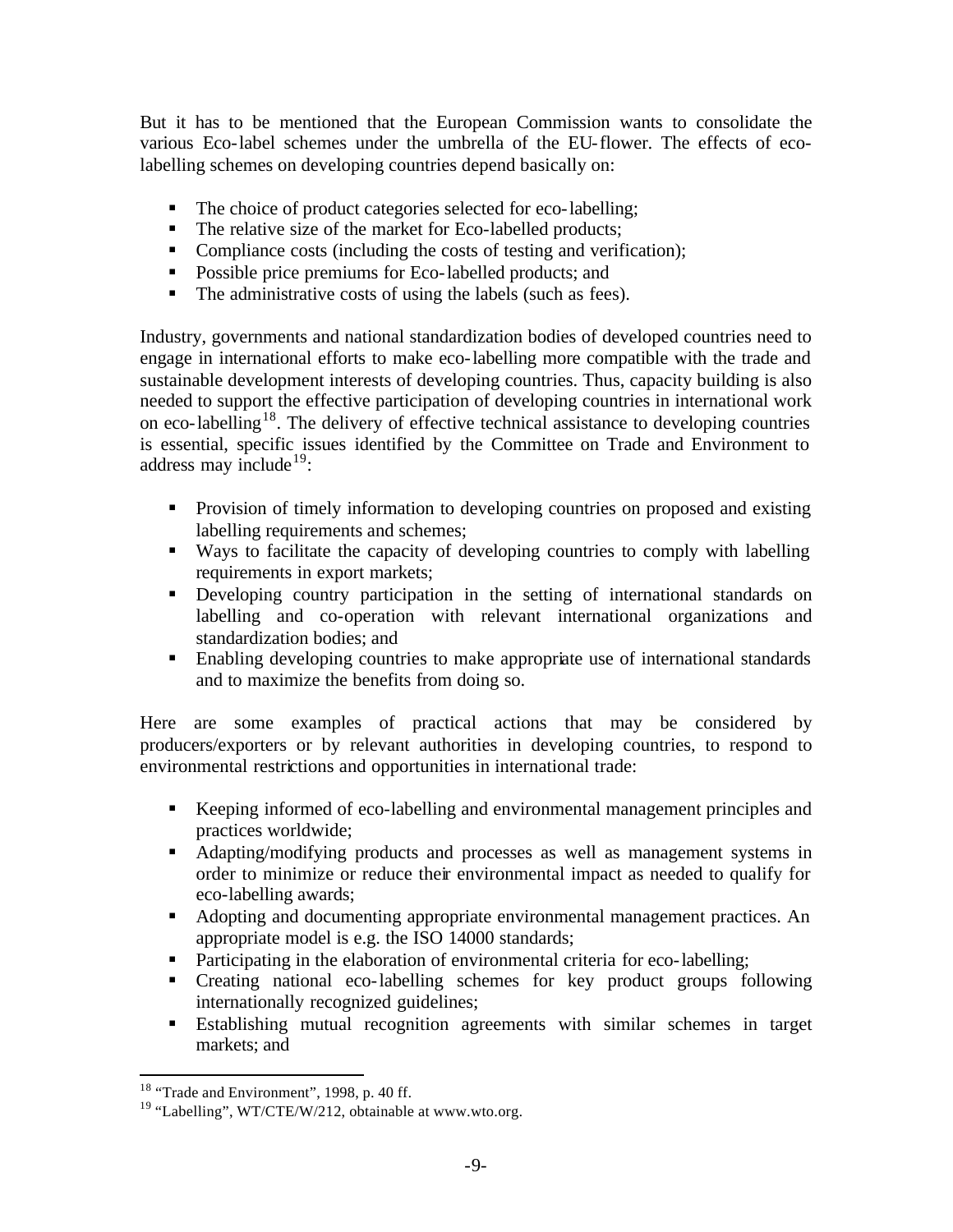• Promotion of dialogue between developing and developed countries, maintained on a regular basis.

#### **4.3 Developing countries establishing their own eco-labelling schemes**

A number of developing countries and countries in transition have established their own eco-labelling programmes and are members of GEN (e.g. India, Republic of Korea, Democratic People's Republic of Korea, China, Brazil) or are in the process of establishing their own eco-labelling schemes (e.g. Sri Lanka, Colombia). In the case of India, their Eco-mark programme was developed in consultation with the Environmental Choice Program in Canada. The fact that the eco-labelling system in developing countries adapts the criteria developed by the better-known schemes in developed countries implies that it may be easier to make these systems mutually acceptable.

However, since the domestic market for eco-labelled products in developing countries tends to be small, eco-labelling in developing countries may only have significant effects if it also contributes to increase export competitiveness. Thus, the penetration of export markets and the expansion of trade in environment-friendly products tend to be among the key objectives. The establishment of eco-labelling programmes may be difficult in developing countries. In order to be successful, a number of pre-conditions must exist:

- ß Eco-labelling criteria must be significant and relevant in the context of the local environment and development conditions of the country of production;
- Consumers must show preference for eco-labelled products and producers must be responsive to eco-labelling; and
- ß Eco-labels must also take into account the preferences of consumers in external markets.

Those conditions require environmental expertise and detailed market research. Ecolabelling usually implies requests for funding, at least at an initial stage, to support the selection of product categories, the establishment of eco-label criteria and for education and promotional purposes. <sup>20</sup>

#### **5 Global Eco-labelling Network (GEN)**



The Global Eco-labelling Network  $(GEN)^{21}$  was founded as a non-profit association of third party, environmental performance labelling organizations in 1994 to improve, promote, and develop the eco-labelling of products and services. GEN was launched to provide a forum for information exchange and cooperation between organisations operating eco-labelling programmes.

 $20$  "Trade and Environment", 1998, p. 40 ff.

<sup>&</sup>lt;sup>21</sup> The web site of GEN www.gen.gr.jp gives more information about the organization, its activities, its members and about Eco-labelling.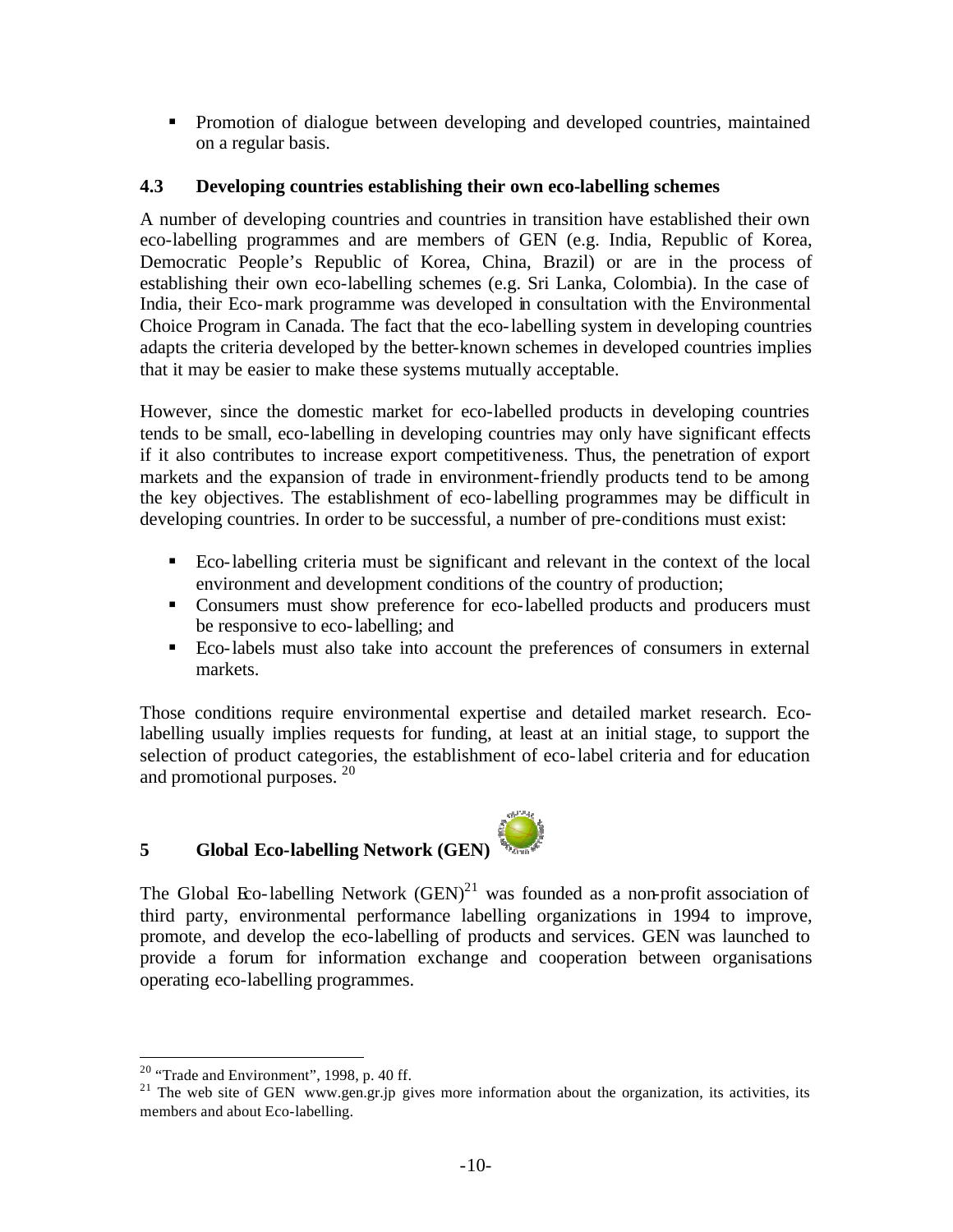Eco-labelling, in the GEN context, is limited to programmes or schemes that are life cycle based, voluntary, third party, multisectoral and selective – in other words, that fit the ISO Type I definition<sup>22</sup>.

By the end of 2001, GEN included 26 member organisations from all over the world<sup>23</sup>. Membership includes programmes from both developed and developing countries. Based on a decision taken at the 2000 Annual General Meeting, participation in GEN initiatives and activities has been expanded to include "associates". These associates are not-forprofit organizations that formally support eco-labelling principles and goals, though they are not eco-labelling practitioners.

The mission of GEN is to:

- ß Serve its members, other eco-labelling programmes, other stakeholders, and the public by improving, promoting and developing the eco-labelling of products, the credibility of eco-labelling programmes worldwide and the availability of information regarding eco-labelling standards from around the world.
- Foster co-operation, information exchange and harmonization among its member associations, and other eco-labelling programmes with regard to eco-labelling.
- **Facilitate access to information regarding eco-labelling standards from around the** world.
- Participate in certain international organizations in order to promote eco-labelling generally.
- ß Encourage the demand for, and supply of, more environmentally responsible goods and services.

In support of this mission, GEN members:

- ß Set criteria for and certify products and services with lower environmental burdens and impacts than comparable products/services with the same function.
- Provide information, advice and technical assistance to organizations contemplating or developing programmes.
- Disseminate information to the public.
- Represent the interests of eco-labelling in various international meetings and events.

GEN is not only a forum for information exchange; it is also involved in technical assistance and inter-programme cooperation undertaking the following initiatives<sup>24</sup>:

- Development of a mutual recognition system specific to eco-labelling;
- Development of mutual recognition agreements on a bilateral pilot basis;

 $22$  "Trade as an Environmental Policy Tool? GEN, Ecolabelling and Trade", Background paper WTO symposium, 2003, obtainable at www.wto.org.

Annex A gives a list of the member organizations of GEN.

<sup>&</sup>lt;sup>24</sup> "Trade as an Environmental Policy Tool? GEN, Ecolabelling and Trade", Background paper WTO symposium, 16 – 18 June 2003.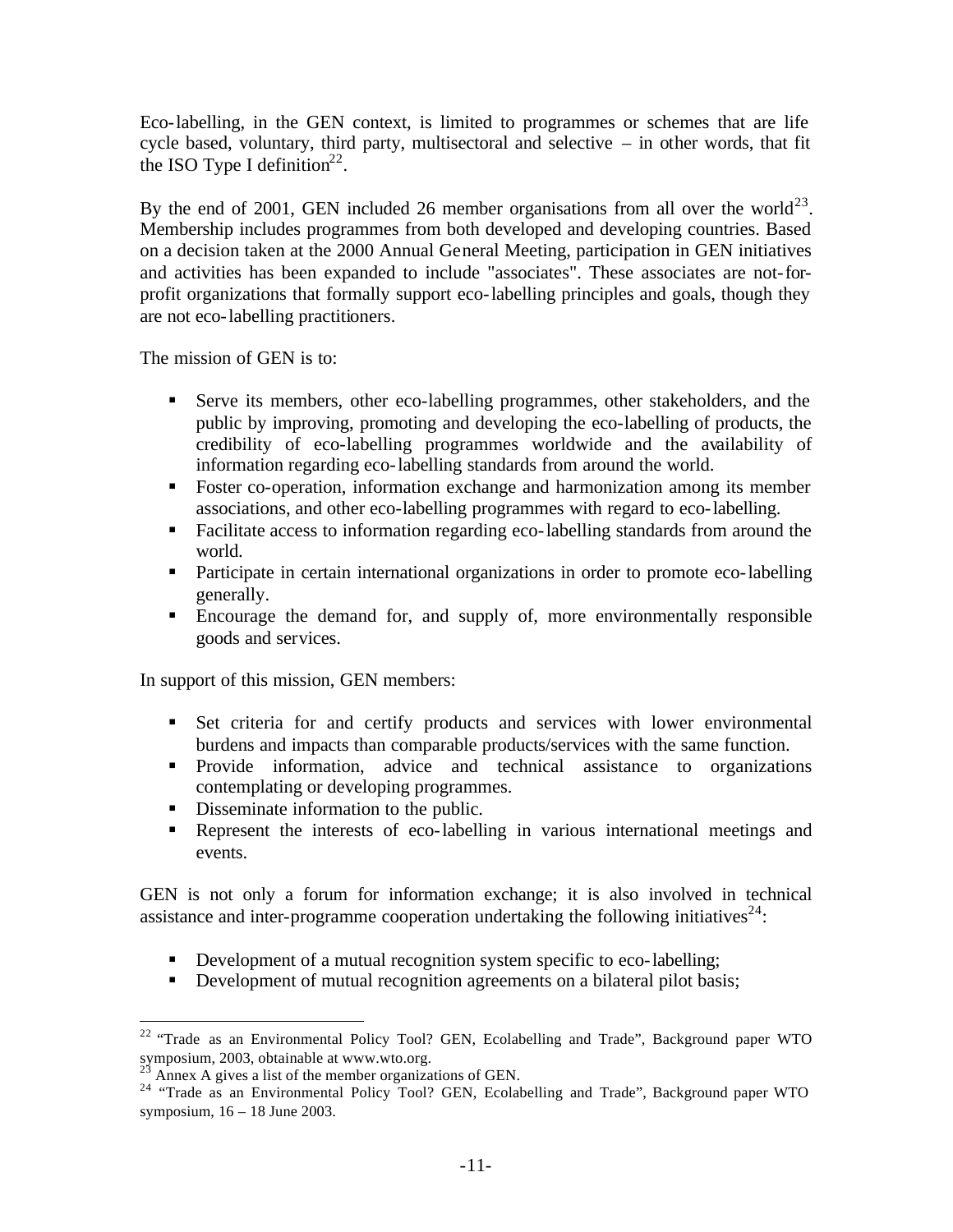- **•** Development of harmonized and common core environmental criteria for certain products;
- Representation at ISO meetings;
- ß Adoption of ISO 14024, *Environmental labels and declarations Type I environmental labelling – Principles and procedures*, as a "code of good practice";
- Self-assessments of conformity against ISO 14024;
- **•** Presentation on eco-labelling to a range of international inter-governmental bodies;
- **•** Provision of technical assistance to countries seeking to develop eco-labelling programmes; and
- ß Currently GEN is exploring the development and implementation of an international coordinated eco-labelling system.

It is suggested that exporters from developing countries address themselves to GEN, in order to find information on world-wide eco-labels that may affect the products they wish to export. The member organizations of GEN are listed in Annex A.

#### **6 Eco-labelling for certain product groups**

#### **6.1 Textiles and clothing**

 $\overline{a}$ 

Textile producers of developing countries dominate the textile markets, about 80 percent of the value of EU imports of T-shirt and bed linen originates in developing countries<sup>25</sup>. Textiles and clothing as a product group are covered by many different eco-labels<sup>26</sup> with different underlying criteria<sup>27</sup>. Identifying eco-textiles with a label is one way to draw consumer attention to such products. The requirements of consumers are met with such a label: they receive textiles which either do not contain harmful substances or have a harmful substance content within very narrow tolerances<sup>28</sup>.

The draft criteria refer to environmental effects at different stages of the product's lifecycle, in particular those related to cotton growing and the manufacturing of fabrics. Consequently, most criteria are PPM-related, referring, for example, to efficiency in the use of energy and water, the treatment of waste water, cotton dust and noise. Specific criteria relate to the use of pesticides and chemicals in cotton growing or to the use of dyes or chemicals in the manufacturing process, in most cases to address local environmental effect at the location of production. Only a few criteria are clearly productrelated $^{29}$  e.g. öko-tex Standard  $100^{30}$ .

<sup>&</sup>lt;sup>25</sup> "Eco-labelling and other environmental quality requirements in textiles and clothing", 1996, p. 63.

<sup>&</sup>lt;sup>26</sup> A list of existing eco labels for textiles of GEN members can be obtained at Annex B.

<sup>&</sup>lt;sup>27</sup> "Profiting from Green Consumerism in Germany", 1999, p. 54.

<sup>&</sup>lt;sup>28</sup> "Eco-labelling and other environmental quality requirements in textile and clothing", 1996, p. 94.

<sup>&</sup>lt;sup>29</sup> "Eco-labelling and other environmental quality requirements in textile and clothing", 1996, p. 63 ff.

 $30$  More information about öko-tex standard 100 are obtainable at www.oeko-tex.com.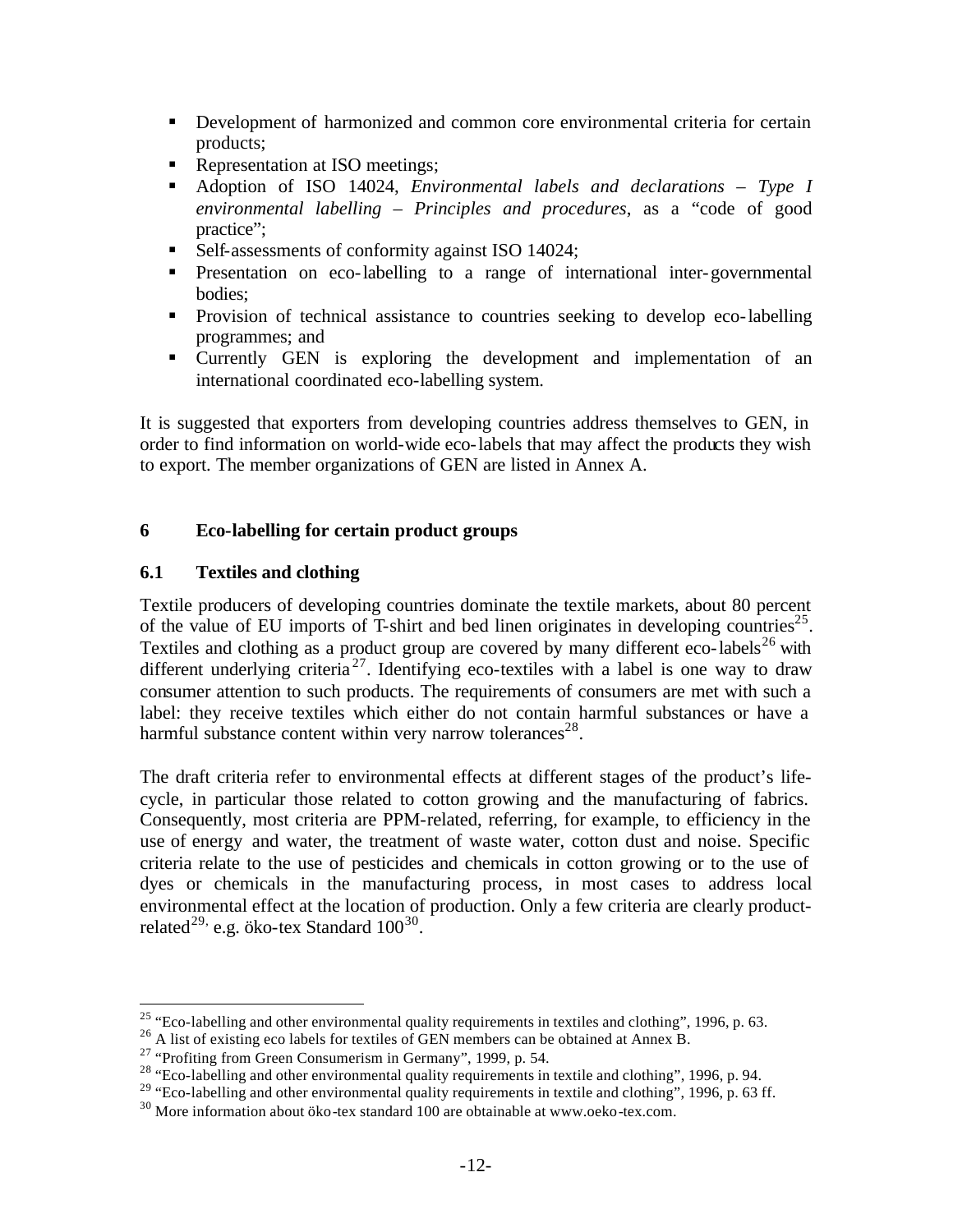The European Commission published a directive in May 1996 for the EU eco-labels for T-shirts and bed linen. By May 1999 only nine EC eco-labels had been awarded to producers of T-shirts from a number of EU countries. In March 1999 the existing criteria for T-shirts and bed linen were eventually included in a larger EU parameter for all textiles and clothing products. The European eco-label for textile products applies now to all textile products including textile clothing and accessories, fibres, yarn and fabrics and interior textiles except wall and floor coverings $31$ .

Two components have to be considered when designing eco-textiles  $32$ .

 $\blacksquare$  Manufacture

All aspects from origination right through to disposal have to be taken into account (from cradle to grave). The message for the consumer should be clear, catchy and credible.

■ The fashion component The importance of this component should not be under-estimated. Eco-textiles are the Cindarellas of fashion, they are not given the same attention as other fashion textiles.

#### **6.2 Forestry and forestry products**

In general, the prospects for sustainable produced timber are good. There is a large demand for timber products in many industrialised countries, which gives a good opportunity for developing country exporters $33$ . The main environmental concern that underlies timber certification is the quality of management of forests from which timber and timber products are sourced, and not emissions or waste disposal in the course of processing, manufacturing and utilization of timber  $34$ .

The Forestry Stewardship Council  $(FSC)^{35}$  is an international non-profit organization founded in 1993 to support environmentally appropriate, socially beneficial, and economically viable management of the world's forests. FSC has developed a number of principles and criteria valid for forestry management but it does not certify sustainable forestry itself. Worldwide, a large number of (national) labelling schemes have adopted the FSC guidelines and can award a national label for forestry management according to FSC principles<sup>36</sup>.

<sup>&</sup>lt;sup>31</sup> More information on the European eco-label is obtainable at http://europa.eu.int/comm/environment/ecolabel.

 $32$  Ibid.

<sup>33</sup> "Eco Trade Manual", 1998, p. 65.

<sup>34</sup> "Eco-labelling and international trade", 1997, p. 207.

<sup>&</sup>lt;sup>35</sup> More information about FSC is obtainable at www.fscoax.org.

<sup>36</sup> "Eco Trade Manual", 1998, p. 65.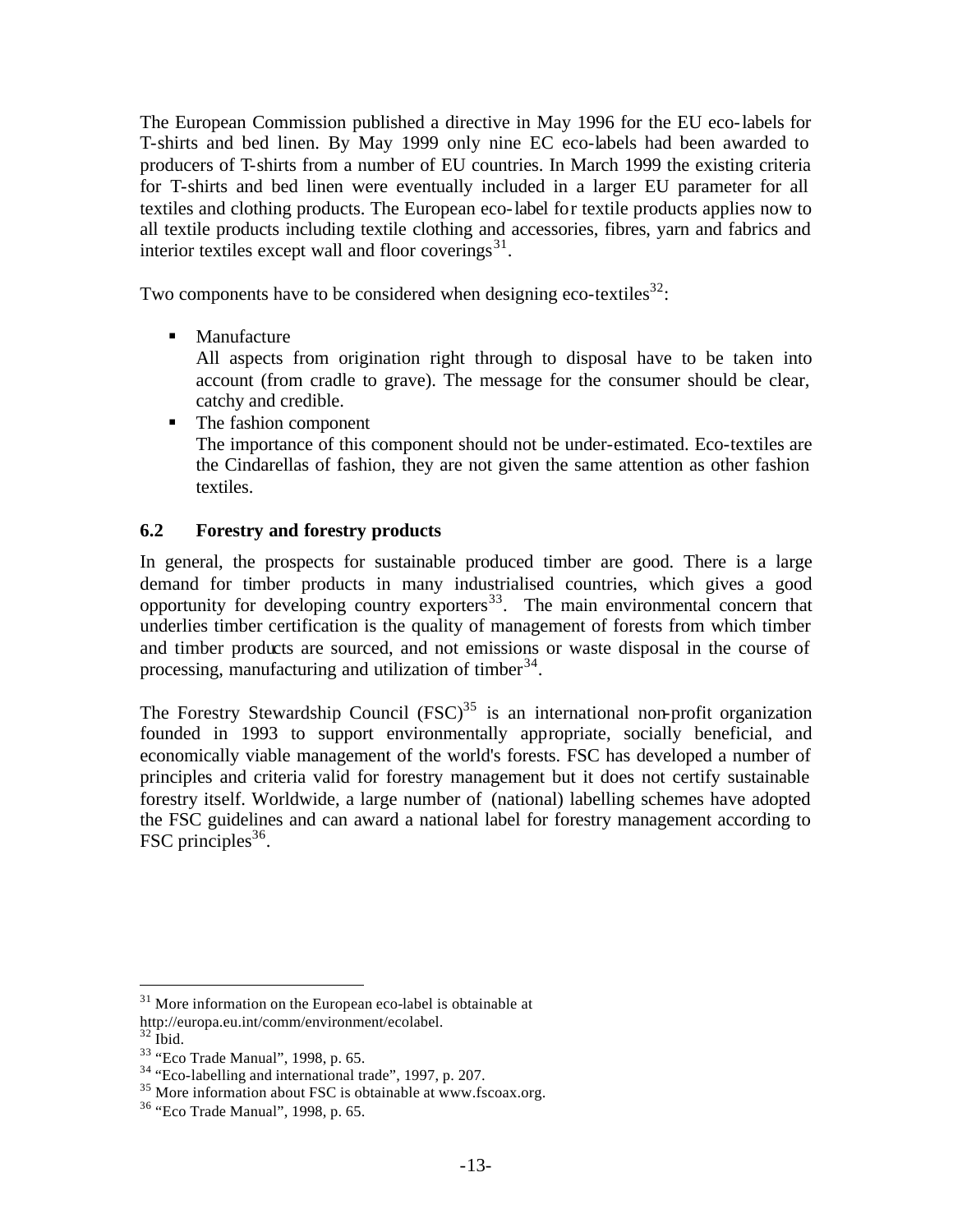The following areas of certification in relation to forestry are possible  $37$ .

- Timber certification is a process which results in a written statement (a certificate) attesting the origin of wood raw material, and its status and/or qualifications following validation by an independent third party.
- **•** Certification of forest management involves an assessment of relevant aspects such as forest inventory, management planning, silviculture, harvesting, road construction and other related activities, as well as environmental and economic impact of forest activities. Assessment is based on a set of predetermined principles and criteria, specific to the operation area.
- In product certification, processed timber products from certified forests are traced through successive phases of the supply chain. These phases include log transportation, log storage, primary processing, intermediate product storage, transport of intermediate products, various phases of further processing, as well as product transport and distribution up to the final consumer.

 $37$  "Eco-labelling and international trade", 1997, p. 206 ff.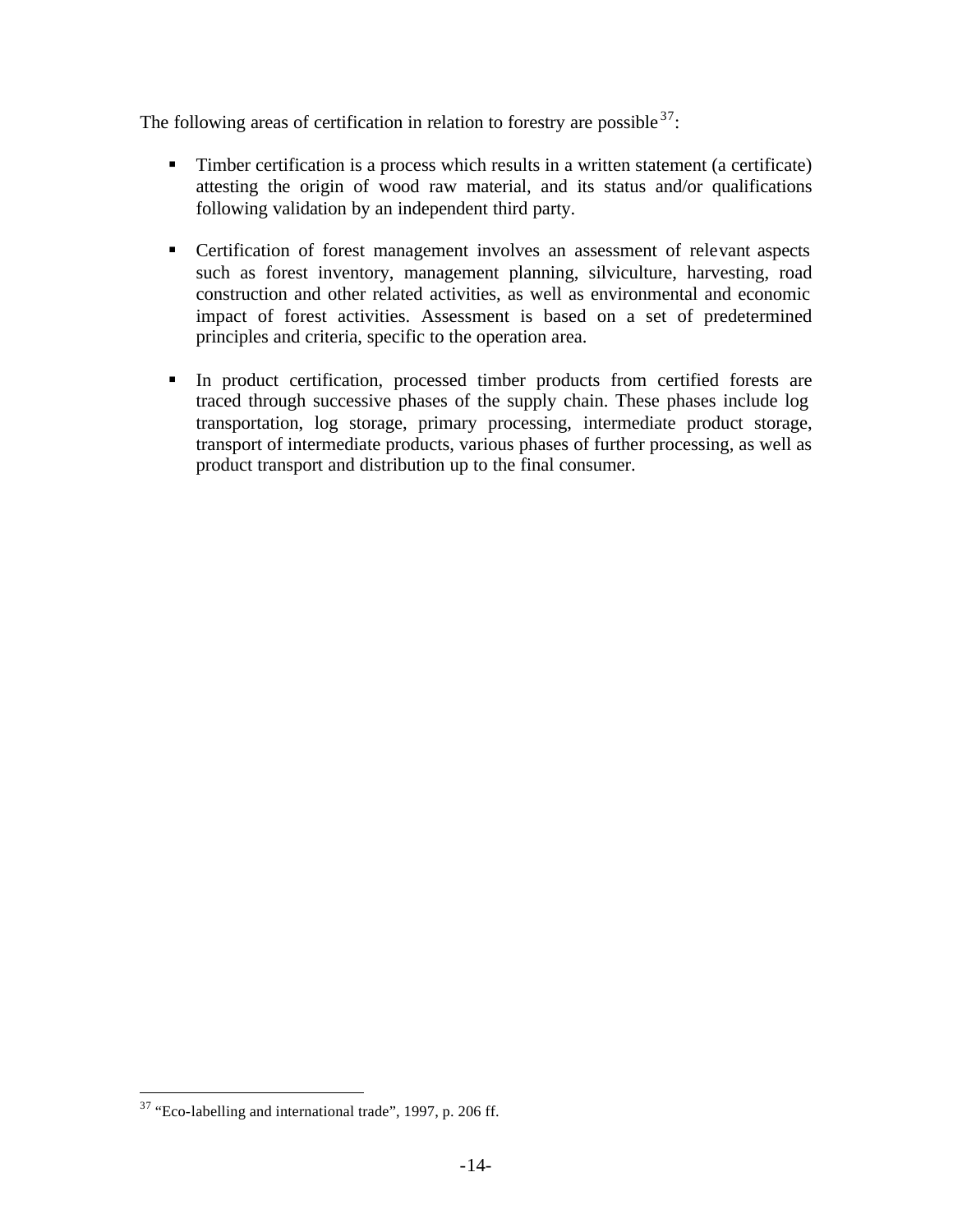#### **Annexes**

#### **A List of member organizations of GEN**

| Label | <b>Member</b>                                                                                              | <b>Country</b>                                                 |
|-------|------------------------------------------------------------------------------------------------------------|----------------------------------------------------------------|
|       | The Australian Environmental Labelling Association (AELA)<br>http://www.aela.org.au                        | Australia                                                      |
|       | Associacao Brasileira de Normas Tecnicas (ABNT)<br>http://www.abnt.org.br                                  | <b>Brazil</b>                                                  |
|       | Terra Choice Environmental Service Inc, Environment<br>Canada<br>http://www.terrachoice.ca                 | Canada                                                         |
|       | Ministry of Environmental Protection and<br><b>Physical Planning</b><br>http://www.duzpo.hr                | Croatia                                                        |
|       | Ministry of Environment<br>http://www.env.cz                                                               | Czech<br>Republic                                              |
|       | <b>Ecolabelling Denmark</b><br>http://www.ecolabel.dk                                                      | Denmark                                                        |
|       | European Commission, DG ENVIRONMENT D3<br>http://europa.eu.int/comm/environment/ecolabel/index.htm         | EU                                                             |
|       | Federal Environmental Agency (FEA)<br>http://www.blauer-engel.de                                           | Germany                                                        |
|       | ASAOS, Supreme Council for Awarding the Ecolabel<br>http://www.minenv.gr/frame.html?2&0&2&/4/41/g4100.html | Greece                                                         |
|       | Green Council<br>http://www.greencouncil.org                                                               | Hong Kong<br>(Special<br>Administrative<br>Region of<br>China) |
|       | Hungarian Eco-Labelling Organizations (HELO)<br>e-mail: fiegler.zsuzsanna@matavnet.hu                      | Hungary                                                        |
|       | <b>Central Pollution Control Board (CPCB)</b><br>http://envfor.nic.in/cpcb                                 | India                                                          |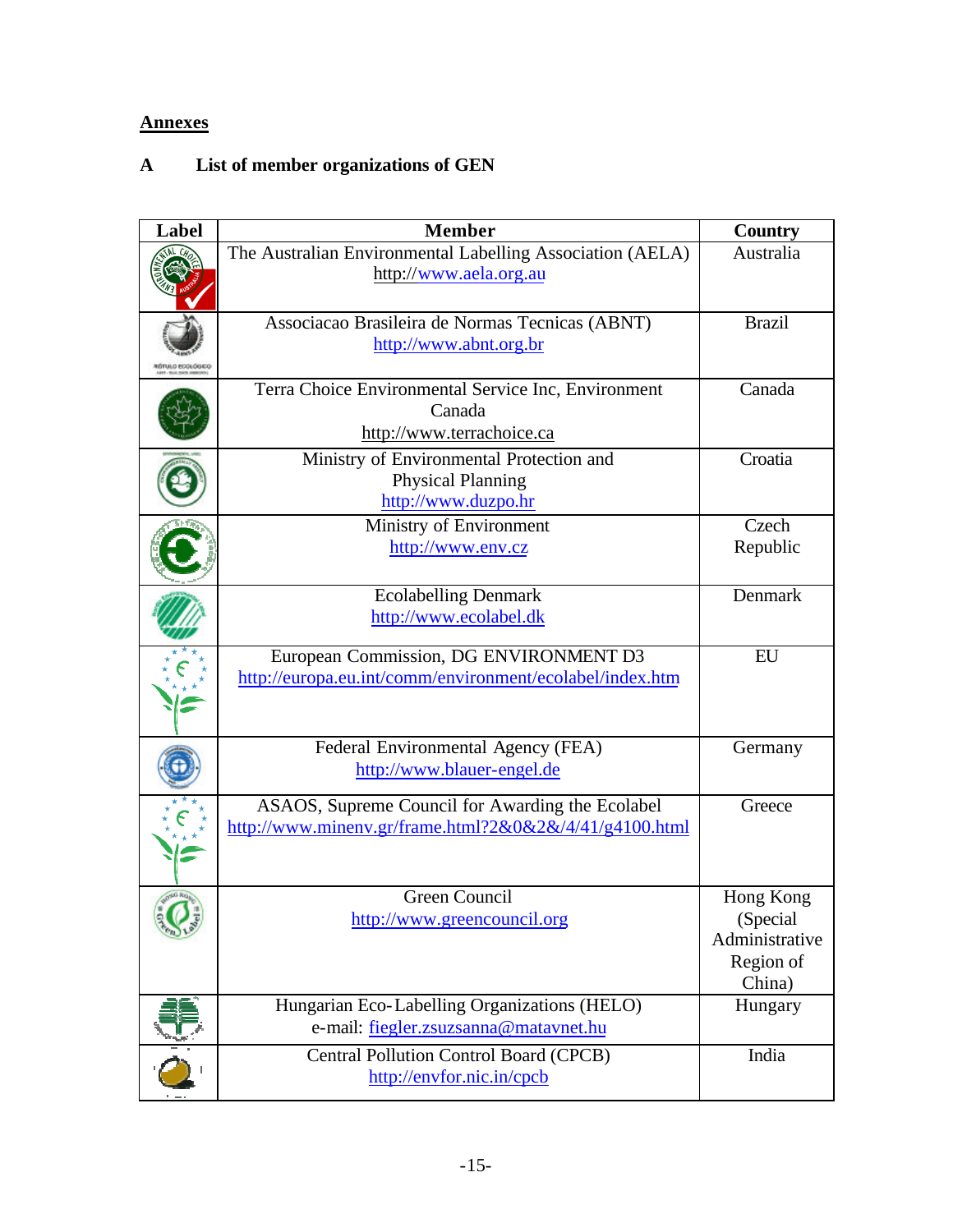| Japan Environment Association (JEA)<br>http://www.jeas.or.jp/ecomark/english                                            | Japan             |
|-------------------------------------------------------------------------------------------------------------------------|-------------------|
| Korea Environmental Labelling Association (KELA)<br>http://www.kela.or.kr                                               | Korea             |
| Ecolabel Commission, Ministry of Environment<br>http://www.mev.etat.lu                                                  | Luxembourg        |
| <b>Environmental Choice New Zealand</b><br>http://www.enviro-choice.org.nz                                              | New Zealand       |
| Norwegian Foundation for Environmental Labelling<br>http://www.ecolabel.no/english                                      | Norway            |
| <b>Environment and Development Foundation (EDF)</b><br>http://www.greenmark.org.tw                                      | Taiwan, ROC       |
| Asociacion Espanola de Normalizacion y Certificacion<br>http://www.aenor.es                                             | Spain             |
| SIS Ecolabelling AB<br>http://www.svanen.nu/eng                                                                         | Sweden (SIS)      |
| Swedish Society for Nature Conservation (SSNC)<br>http://www.snf.se                                                     | Sweden<br>(SSNC)  |
| <b>TCO</b> Development<br>http://www.tcodevelopment.com                                                                 | Sweden (TCO)      |
| Thailand Environment Institute (TEI)<br>http://www.tei.or.th                                                            | Thailand          |
| Department for Environment, Food and Rural Affairs<br>(DEFRA)<br>http://www.defra.gov.uk/environment/ecolabel/index.htm | United<br>Kingdom |
| <b>Green Seal</b><br>http://www.greenseal.org                                                                           | <b>USA</b>        |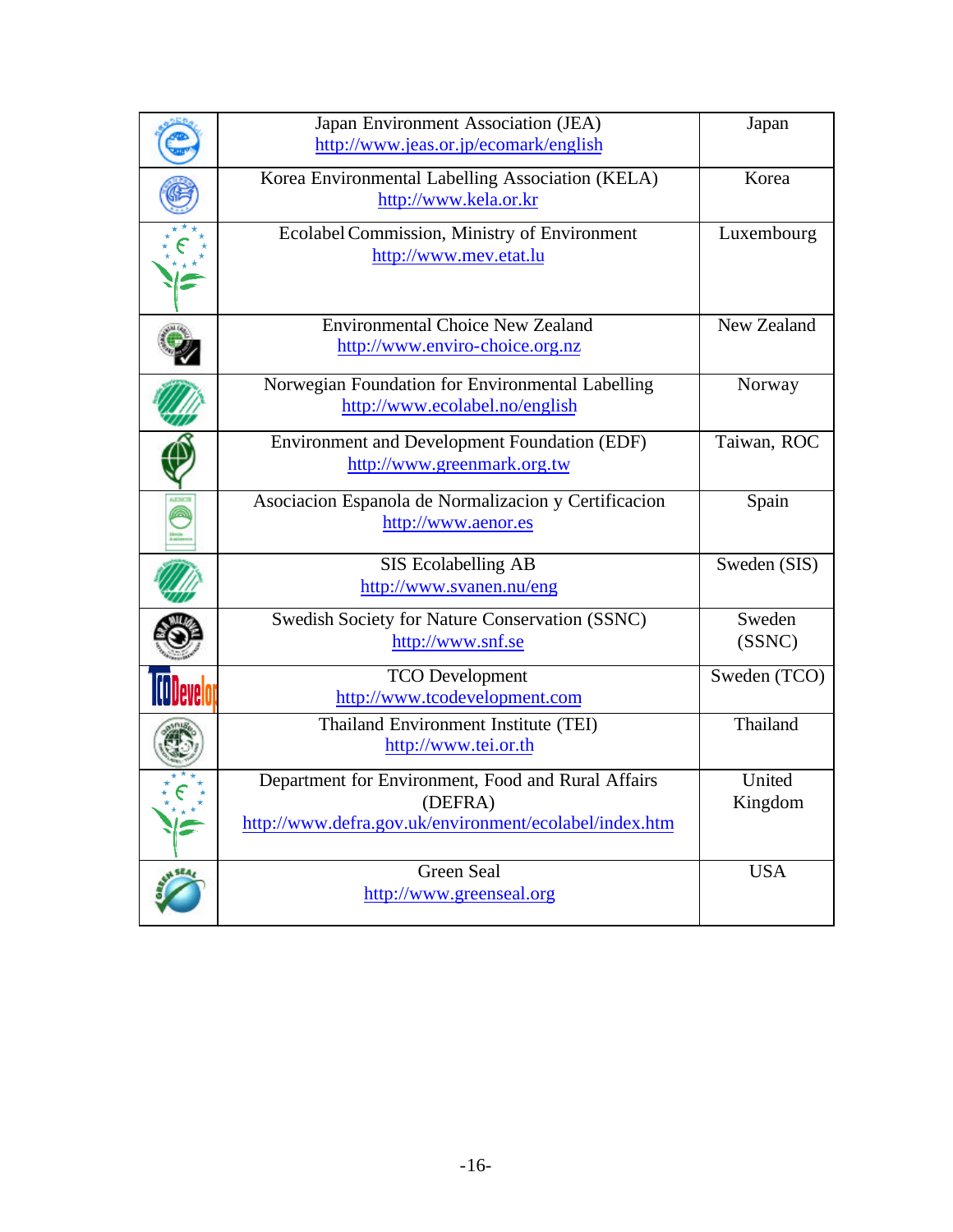| Programme                             | <b>Products</b>                           |
|---------------------------------------|-------------------------------------------|
| Austria (Austrian Eco-label)          | Textile floor coverings                   |
| Croatia (Environmental label)         | Linen towel on the rail                   |
| EU (EU Ecolabelling)                  | Bed-linen and T-shirts                    |
|                                       | Footwear                                  |
|                                       | <b>Bed mattresses</b>                     |
|                                       | Textile products                          |
| Germany                               | Fabric towel rolls                        |
| Hungary (Hungarian Eco-labelling      | Woollen-flax bed clothes                  |
| Programme)                            |                                           |
| Japan (Eco-mark)                      | Unbleached clothes                        |
|                                       | Textiles made of waste fibres             |
|                                       | Clothing made from recycled PET resin     |
|                                       | Household textile products using recycled |
|                                       | PET resin                                 |
|                                       | Textile products for industrial use       |
| Korea (Environmental Labelling)       | Clothing                                  |
| Netherlands (Stichting Milieukeur)    | Clothes                                   |
|                                       | Hand dryers (cotton)                      |
|                                       | Footwear                                  |
|                                       | Bed mattresses made of natural material   |
| New Zealand (Environmental Choice New | Wool pile carpets                         |
| Zealand)                              | Wool rich pile carpets                    |
| Nordic Countries (Nordic Swan)        | <b>Textiles</b>                           |
| Republic of China (Taiwan-Green Mark) | Non-bleached towels                       |
|                                       | Regenerated textile products              |
| Sweden (Good Green Buy)               | <b>Textiles</b>                           |
| Thailand (Thai Green Label)           | Products made from cloth                  |

#### **B List of existing eco-labels for textiles of GEN members <sup>38</sup>**

 $\overline{\phantom{a}}$ 

 $38$  For more information see www.gen.gr.jp.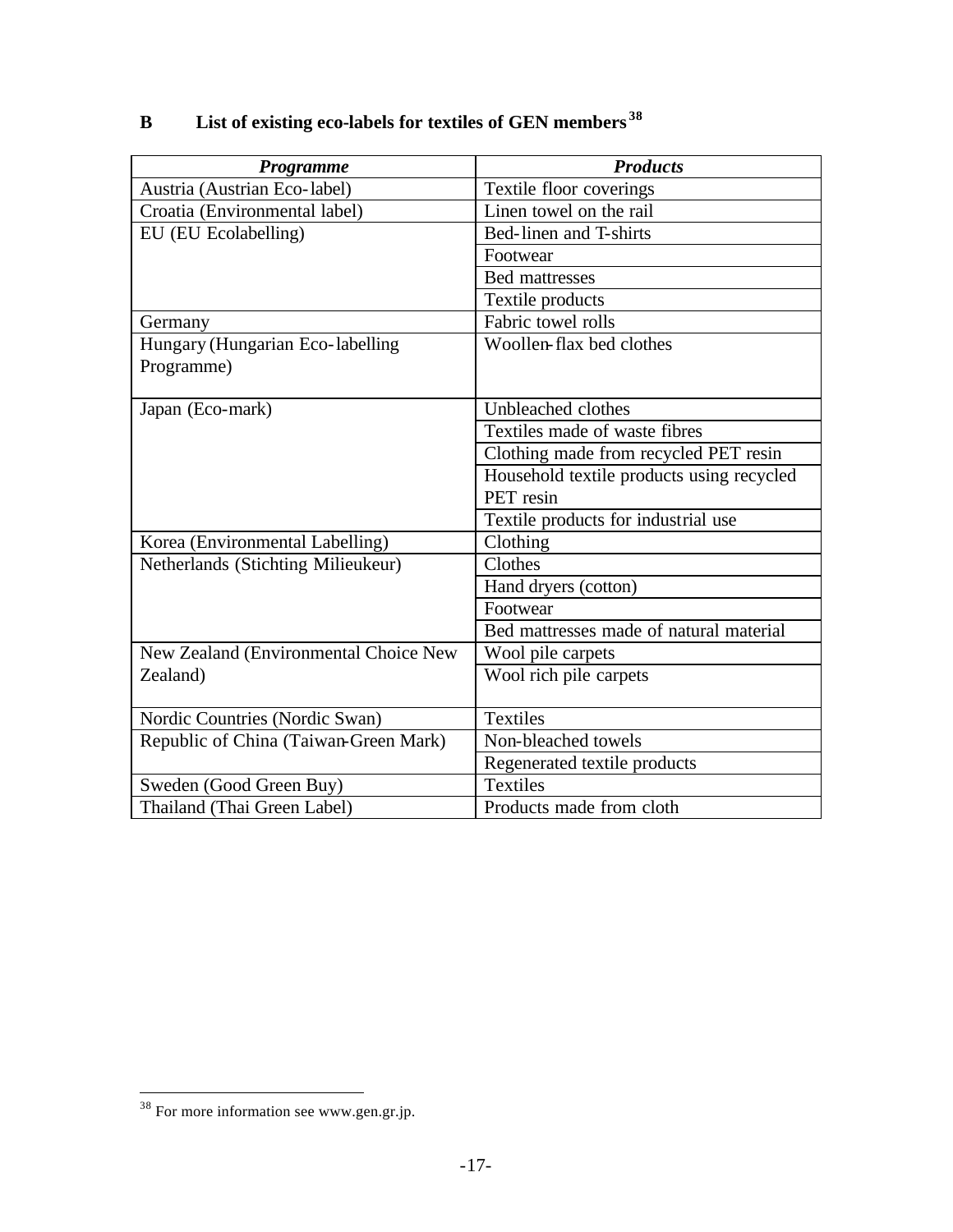#### **C List of selected documents on eco-labelling**

#### 1. Standards

ISO 14020 series of standards for environmental labelling

| <b>ISO</b> standard | <b>Title</b>                                                     |
|---------------------|------------------------------------------------------------------|
| ISO 14020:2000      | "Environmental labels and declarations -- General principles"    |
| ISO 14021:1999      | "Environmental labels and declarations -- Self-declared          |
|                     | environmental claims (Type II environmental labelling)"          |
| ISO 14024:1999      | "Environmental labels and declarations -- Type I environmental   |
|                     | labelling -- Principles and procedures"                          |
| <b>ISO/TR</b>       | "Environmental labels and declarations -- Type III environmental |
| 14025:2000          | declarations"                                                    |

The standards can be purchased online at www.iso.org.

#### 2. Books

- ß **Eco-labelling and international trade** , (1997), edited by Simonetta Zarrilli, Veena Jha and René Vossenaar, in association with the United Nations Conference on Trade and Development. Published in Great Britain by Macmillan Press Ltd, Houndmills, Basingstoke, Hampshire RG21 6X2, ISBN 0-333-66547- 3. Published in United States of America by St. Martin`s Press Inc., Scholarly and Reference Division, 175 Fifth Avenue, New York, N.Y. 10010, ISNG 0-312-16579-X. Papers from the United Nations Conference on Trade and Development in 1994.
- **Trade effects of eco-labelling**, (1997), United Nations Publication, Proceedings of a seminar held in Bangkok, 17 – 18 February 1997, ISBN 92-1-119763-5. It contains a summary of the proceedings of the seminar, market access implications for exports of the ESCAP region and different country studies.
- ß **Eco-labelling and other environmental quality requirements in textiles and clothing: Implications for developing countries**, (1996), International Trade Center (ITC), Palais des Nations, CH-1211 Geneva 10, Email: itcreg@intracen.org, Internet: www.intracen.org. The paper presents the recommendations of an ITC workshop for developing country exporters on meeting the eco-labelling and other quality requirements of developed countries held in June 1995.
- **Life-cycle management and trade**, (1994), OECD; 2, rue André-Pascal; 75775 Paris Cedex 16, France; ISBN 92-64-14148-0. Compilation of papers and discussion summary presented at a workshop on "Life-Cycle Management" in 1993. It examines the potential trade effects of current trends in eco-labelling, eco-packaging and recycling.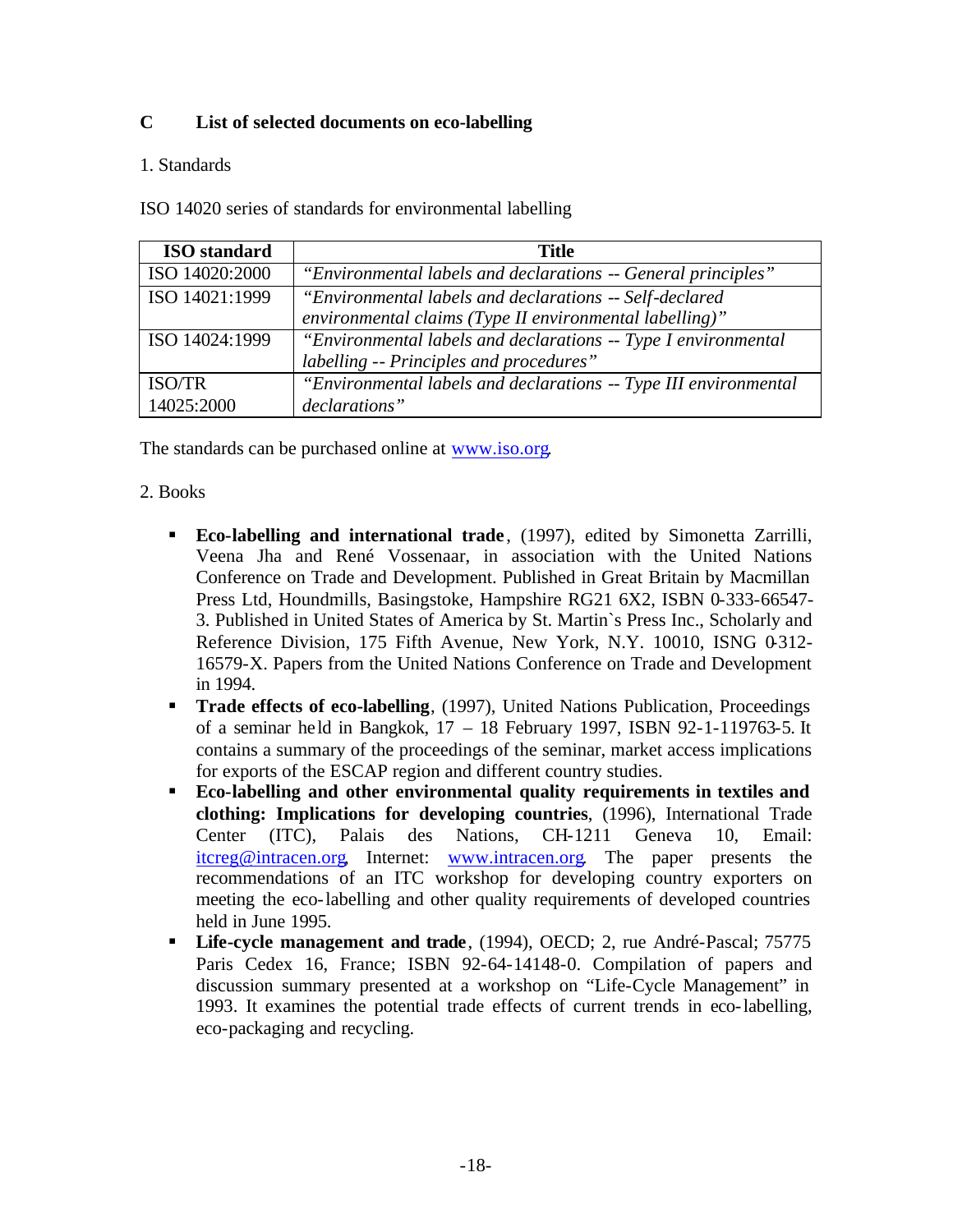- **Environmental management and ISO 14000**, (2001), Manual 10 of the International Organization for Standardization, 1 rue de Varembé, Case postale 56, CH-1211 Genève 20, Email: dev@iso.org, Internet: www.iso.org. The manual is an introduction to the ISO 14000 series of standards to obtain an overall idea about the published standards and how they are developed.
- **Environment and Trade A Handbook,** (2000), United Nations Environment Programme (UNEP) www.unep.org and International Institute for Sustainable Development (IISD) http://iisd.ca. The handbook is available in a Web version at both www.unep.ch/etu and http://iisd.ca/trade/handbook; ISBN 1-895536-21-9. The handbook highlights the relationship between environment and trade. For a better understanding of how trade can effect environment.
- ß **Textiles and clothing An introduction to quality requirements in selected markets,** (1995), International Trade Centre (ITC), Palais des Nations, CH-1211 Geneva 10, Email: itcreg@intracen.org, Internet: www.intracen.org; ISBN 92-9137-002-2. The purpose of the publication is to create awareness among managers, and commercial and technical staff of textile and clothing companies in developing countries and in economics in transition of current evolving requirements for the product group in the EU. Some information is provided on North American Market.
- ß **Trade and environment,** (1998), United Nations Development Programme, Capacity 21, Sustainable Energy and Environment Division;  $304$  East  $45<sup>th</sup>$  Street,  $10<sup>th</sup>$  Floor, New York, NY 10017, www.undp.org. The monograph provides an overview on capacity building for sustainable development in the area of trade and the environment.
- **Profiting from green consumerism in Germany,** (1999), United Nations Conference on Trade and Development (UNCTAD), Palais des Nations, 1211 Geneva 10, Switzerland; ISBN 92-1-112441-7. The report reviews the consequences of green consumerism in Germany for the export opportunities of developing countries in three sectors: textiles and clothing; leather and footwear; and timber and furniture.
- ß **Eco trade manual Environmental challenges for exporting to the European**  Union, 1998, shared production of CBI, DIPO, NORAD, OSEC, Protrade and Sida. The Eco Trade Manual can be ordered by exporters from the programme countries, e.g. Center for the promotion of imports from developing countries (CBI), P.O. Box 30009, 3001 DA Rotterdam, The Netherlands, Phone: +  $31(0)10201$  34 34; Fax:  $+ 31(0)10$  411 40 81, E-mail: cbi@cbi.nl. The manual focuses on environmental issues with which (potential) exporters to the EU will be faced. It helps to guide exporters and export promotion organisation in developing countries in turning the environmental trade barrier into a market opportunity.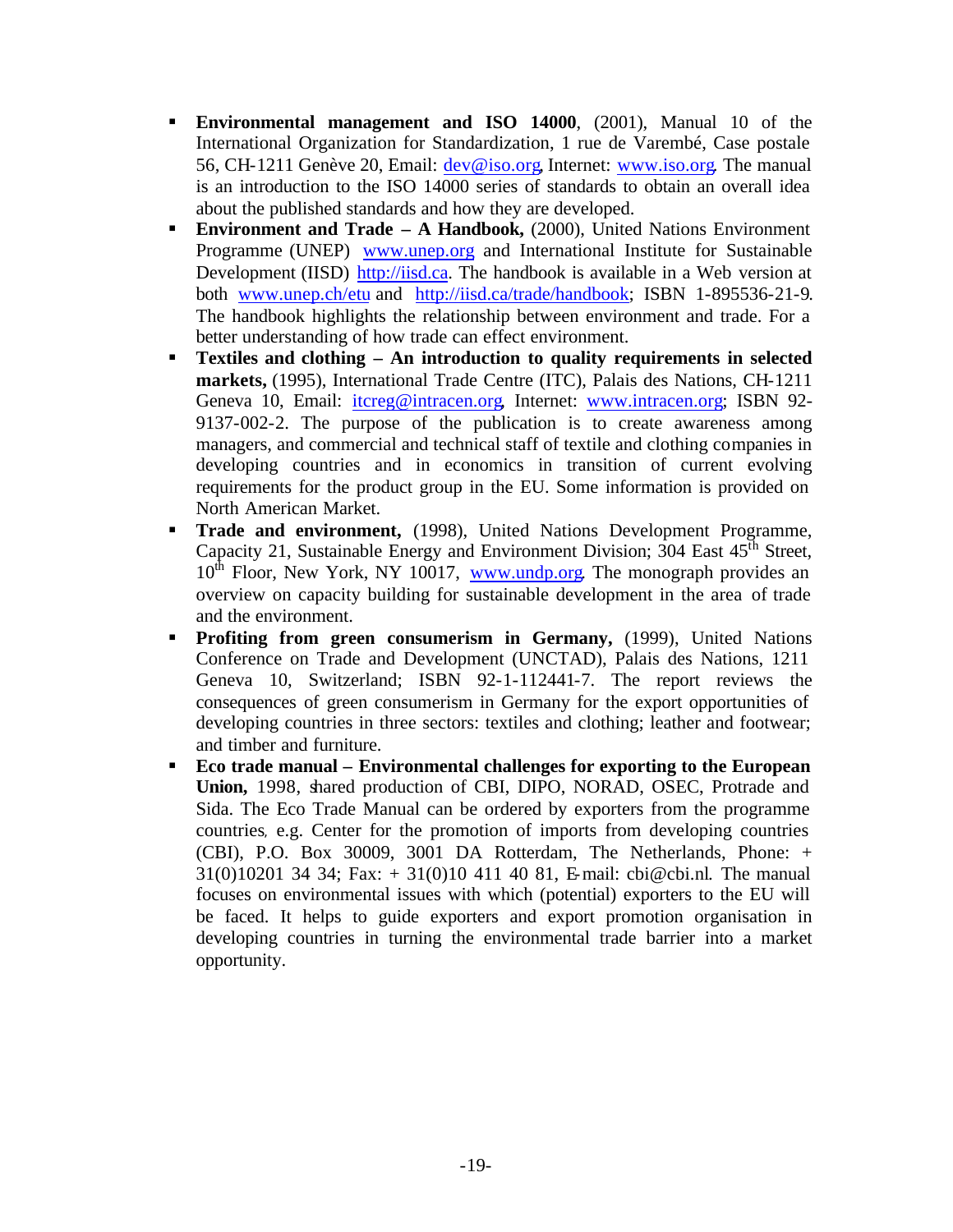#### **D List of selected websites where information about eco-labelling can be obtained**

- Global Ecolabelling Network (GEN) http://www.gen.gr.jp
- **International Organization for Standardization http://www.iso.org**
- World Trade Organization (WTO) http://www.wto.org
- Organisation for Economic Co-operation and Development (OECD) http://www.oecd.org
- **International Trade Centre (ITC)**  $\frac{http://www.intracen.org}{http://www.intracen.org}$
- European Union Eco-label homepage http://europa.eu.int/comm/environment/ecolabel/
- Forestry Stewardship Council (FSC) http://www.fscoax.org
- Öko-tex standard 100 http://www.oeko-tex.com